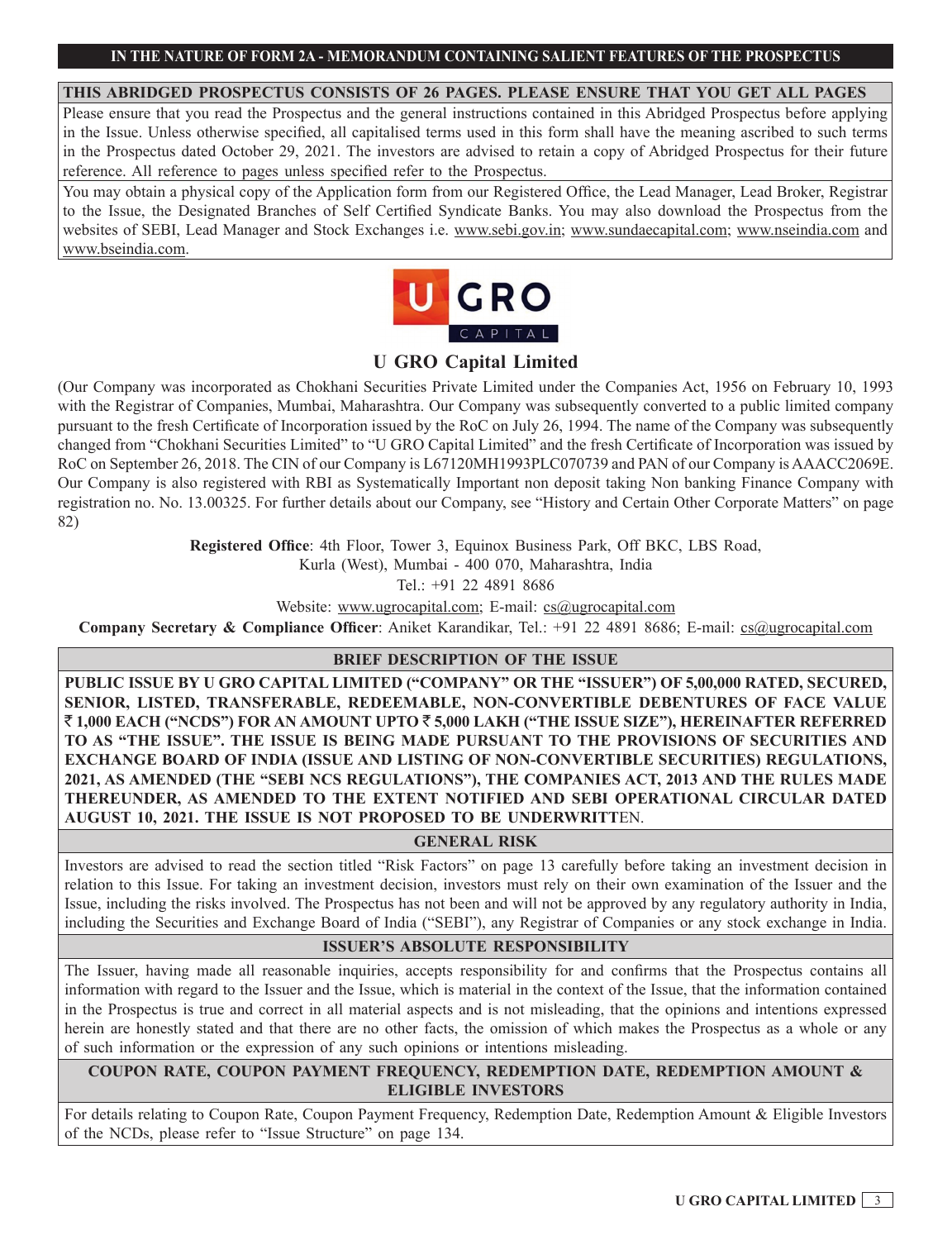#### **CREDIT RATING**

The NCDs proposed to be issued under the Issue have been rated "ACUITE A (read as ACUITE A) (Outlook: Positive)" for an amount of  $\overline{\xi}$  5,000 lakhs by Acuite Ratings and Research Limited vide their rating letter dated October 11, 2021. The rating is not a recommendation to buy, sell or hold securities and investors should take their own decision. The rating may be subject to revision or withdrawal at any time by the assigning rating agency and each rating should be evaluated independently of any other rating. The rating agency has a right to suspend or withdraw the rating at any time on the basis of factors such as new information. Please refer to Annexure II of the Prospectus for the rationale of the above rating.

## **LISTING**

The NCDs offered through the Prospectus are proposed to be listed on National Stock Exchange of India Limited ("NSE") and BSE Limited ("BSE"). NSE shall be the Designated Stock Exchange. Our Company has received an 'in-principle' approval from NSE and BSE vide their letter no. NSE/LIST/C/2021/0786 dated October 27, 2021 and letter no. DCS/BM/ PI-BOND/016/21-22 dated October 27, 2021 respectively.

#### **PUBLIC COMMENTS**

The Draft Prospectus dated October 14, 2021 was filed with the NSE and BSE on October 18, 2021, pursuant to the provisions of the SEBI NCS Regulations and was open for public comments for a period of seven Working Days (i.e., until 5 p.m.) on October 27, 2021.

### **COUPON RATE, COUPON PAYMENT FREQUENCY, REDEMPTION DATE, REDEMPTION AMOUNT & ELIGIBLE INVESTORS**

For details relating to Coupon Rate, Coupon Payment Frequency, Redemption Date, Redemption Amount & Eligible Investors of the NCDs, please refer to "Issue Structure" on page 134 of the Prospectus.

| <b>ISSUE PROGRAMME **</b> |                           |                        |                           |
|---------------------------|---------------------------|------------------------|---------------------------|
| <b>Issue Opens on</b>     | Monday, November 08, 2021 | <b>Issue Closes on</b> | Monday, November 22, 2021 |

*\*\* The Issue shall remain open for subscription on Working Days from 10 a.m. to 5 p.m. (Indian Standard Time) during the period indicated in the Prospectus, except that the Issue may close on such earlier date or extended date as may be decided by the Board of Directors of our Company or the Investment and Borrowing Committee, subject to relevant approvals. In the event of an early closure or extension of the Issue, our Company shall ensure that notice of the same is provided to the prospective investors through an advertisement in a daily national newspaper with wide circulation on or before such earlier or initial date of Issue closure. Applications through the UPI route will be accepted, subject to compliance by the investor with the eligibility criteria and due procedure for UPI applications prescribed by SEBI. On the Issue Closing Date, the Application Forms will be accepted only between 10 a.m. and 3 p.m. (Indian Standard Time) and uploaded until 5 p.m. or such extended time as may be permitted by the Stock Exchange. Further, pending mandate requests for bids placed on the last day of bidding*  will be validated by 5 PM on one Working Day post the Issue Closing Date. For further details please refer to "General *Information" on page 30 of the Prospectus.*

## **OUR PROMOTER**

Poshika Advisory Services LLP; Tel.: +91 124 4091 777; E-mail: snath@poshika.com.

### **Poshika Advisory Services LLP**

Our Promoter is Poshika Advisory Services LLP. Our Promoter was incorporated on November 02, 2017 as a Limited Liability Partnership under Limited Liability Partnership Act, 2008 with Limited Liability Partnership Identification Number ("LLPIN") - AAL-0334. The Registered Office of our Promoter is situated at 301- A, 3rd Floor, Banni Address One Golf Course Road, Sector-56 Gurgaon, Haryana - 122 011. Permanent Account Number (PAN) of our Promoter is AAVFP0398R.

For details of our Promoter, see "Our Promoter" on page 109 of the Prospectus.

|     | <b>DIRECTORS</b> |                    |                                                                                         |  |  |
|-----|------------------|--------------------|-----------------------------------------------------------------------------------------|--|--|
| Sr. | <b>Name</b>      | <b>Designation</b> | <b>Experience</b>                                                                       |  |  |
| No. |                  |                    |                                                                                         |  |  |
|     | Mr. Shachindra   | Executive          | In his career spanning three decades, Mr. Nath has been instrumental in building        |  |  |
|     | Nath             | Chairman &         | diversified financial services including Insurance, Asset Management, Lending and       |  |  |
|     |                  | Managing           | Capital Market. Mr. Nath, a lawyer by education, is a university rank holder from       |  |  |
|     |                  | Director           | Banaras Hindu University. He began his career as a commercial trainee and spent         |  |  |
|     |                  |                    | many years working in the carpet industry. Over the years, he travelled extensively     |  |  |
|     |                  |                    | across rural India. Thereafter, he made a transition to the financial service industry. |  |  |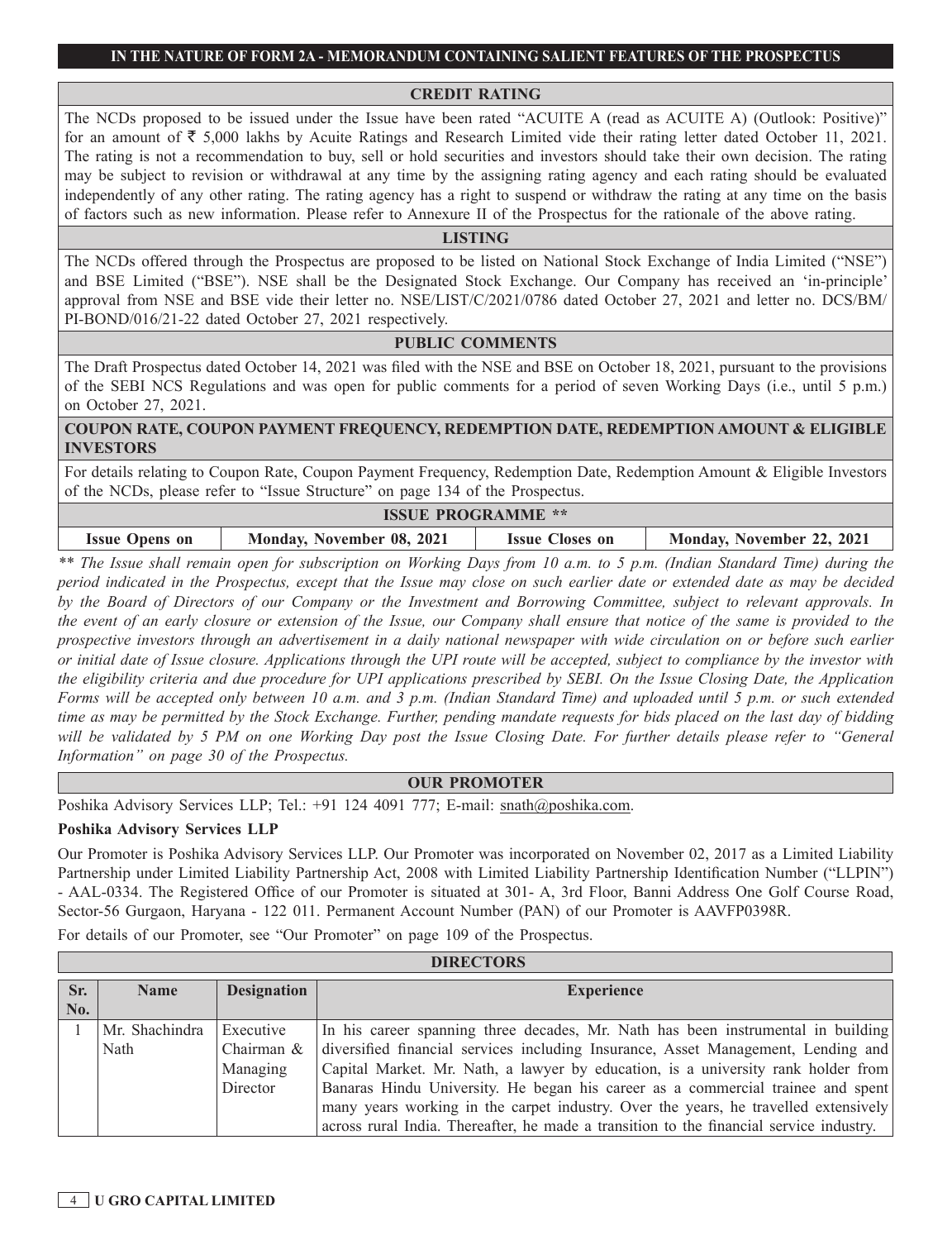| Sr.      | <b>Name</b>                  | <b>Designation</b>      | <b>Experience</b>                                                                                                                                                                                                                                                                                                                                                                                                                                                                                                                                                                                                                                                                                                                                                                                                                                                                                                                                                                                                                                                                                                                                                                                                                          |
|----------|------------------------------|-------------------------|--------------------------------------------------------------------------------------------------------------------------------------------------------------------------------------------------------------------------------------------------------------------------------------------------------------------------------------------------------------------------------------------------------------------------------------------------------------------------------------------------------------------------------------------------------------------------------------------------------------------------------------------------------------------------------------------------------------------------------------------------------------------------------------------------------------------------------------------------------------------------------------------------------------------------------------------------------------------------------------------------------------------------------------------------------------------------------------------------------------------------------------------------------------------------------------------------------------------------------------------|
| No.<br>2 | Mr. Abhijit Sen              | Independent<br>Director | Mr. Nath has diversified financial service experience wherein he has been part of<br>multiple financial services' startups and reached a leadership role. In his previous roles,<br>he has been instrumental in setting up Insurance Companies, Global Asset Management<br>Businesses, Capital Market and Lending Institutions.<br>Mr. Nath intends to build an SME lending business that focuses building a sector<br>focus lending business combining the power of data analytics, technology, and sectoral<br>knowledge. Currently, he is passionate about solving India's SME credit problem and<br>he aspires to build an institution that will provide long-term value to society.<br>He has spent 18 years at Citibank, where he was previously Chief Financial Officer –<br>Indian Subcontinent. He is currently an External Advisor for the BFSI sector at E&Y.<br>He also serves on several Boards including India's First Life Insurance. He has a B.<br>Tech (Hons) degree from the Indian Institute of Technology, Kharagpur and a PGDM<br>from the Indian Institute of Management, Calcutta.                                                                                                                                 |
| 3        | Mr. Navin<br>Kumar Maini     | Independent<br>Director | He has more than 38 years of work experience in commercial and development banking,<br>which includes 6 years each with UCO bank and IDBI Bank and more than 25 years<br>with SIDBI, besides six years post retirement experience as director/advisor with<br>various organisations in the financial sector/developmental space. He has also been the<br>Chairman of subsidiaries and associate institutions of SIDBI like SIDBI Venture Capital<br>Ltd, SIDBI Trustee Co. Ltd, CGTMSE, Indian SME Reconstruction Co. Ltd and Indian<br>SME Technology Services Ltd. He also held charge of Credit Guarantee Fund Trust for<br>Micro and Small Enterprises (CGTMSE) as its CEO for one year deputation. He has<br>also been on the Board of Micro Units Development and Refinance Agency (MUDRA).<br>He has been associated with various government/RBI Committees. In the year 2015<br>he Retired as Deputy Managing Director from Small Industries Development Bank of<br>India (SIDBI). He is an alumnus of St. Stephens College, Delhi and holds a Degree<br>in Law from Delhi University. He is also a Postgraduate in Management from MDI<br>and IIFT, besides being a Certified Associate of Indian Institute of Banking & Finance. |
| 4        | Mr. Satyananda<br>Mishra     | Independent<br>Director | He is the former Chief Information Commissioner of India and has a diverse and<br>exemplary career of more than 40 Years in the Indian Administrative Services. He<br>was the Managing Director of MP Small Industries Corporation and the Development<br>Commissioner of Small Industries in the Government of India. He held the post of<br>Principal Secretary of both Public Health Engineering and Public Works Department<br>of Madhya Pradesh. His last posting in the Central Government was in the department<br>of Personnel Training, first as Establishment Officer and Secretary to the Appointments<br>Committee of the Cabinet (ACC) and later as the Secretary to the Government in the<br>same department. He served as the Director of Small Industries Development Bank<br>of India until 2018.                                                                                                                                                                                                                                                                                                                                                                                                                         |
| 5        | Ms. Ranjana<br>Agarwal       | Independent<br>Director | She has over 30 years of experience in audit, tax and related services. She was associated<br>with Vaish & Associates, CC Choksi & Company and Deloitte Haskins & Sells LLP<br>as Partner. She is serving as an Independent Director at RBL Bank and KDDL Limited<br>and continues to be an Independent Director of ICRA Limited. Ranjana is a Fellow<br>Member of the Institute of Chartered Accountants of India and holds a Bachelor of<br>Economics (Hons.) degree.                                                                                                                                                                                                                                                                                                                                                                                                                                                                                                                                                                                                                                                                                                                                                                    |
| 6        | Mr.<br>Karuppasamy<br>Singam | Independent<br>Director | He has served as the Executive Director of Reserve Bank of India and as the RBI<br>Nominee Director at Indian Bank. He is a graduate in Economics, a Certified Associate<br>of Indian Institute of Bankers, with a Post Graduate Diploma in Bank Management<br>(NIBM).                                                                                                                                                                                                                                                                                                                                                                                                                                                                                                                                                                                                                                                                                                                                                                                                                                                                                                                                                                     |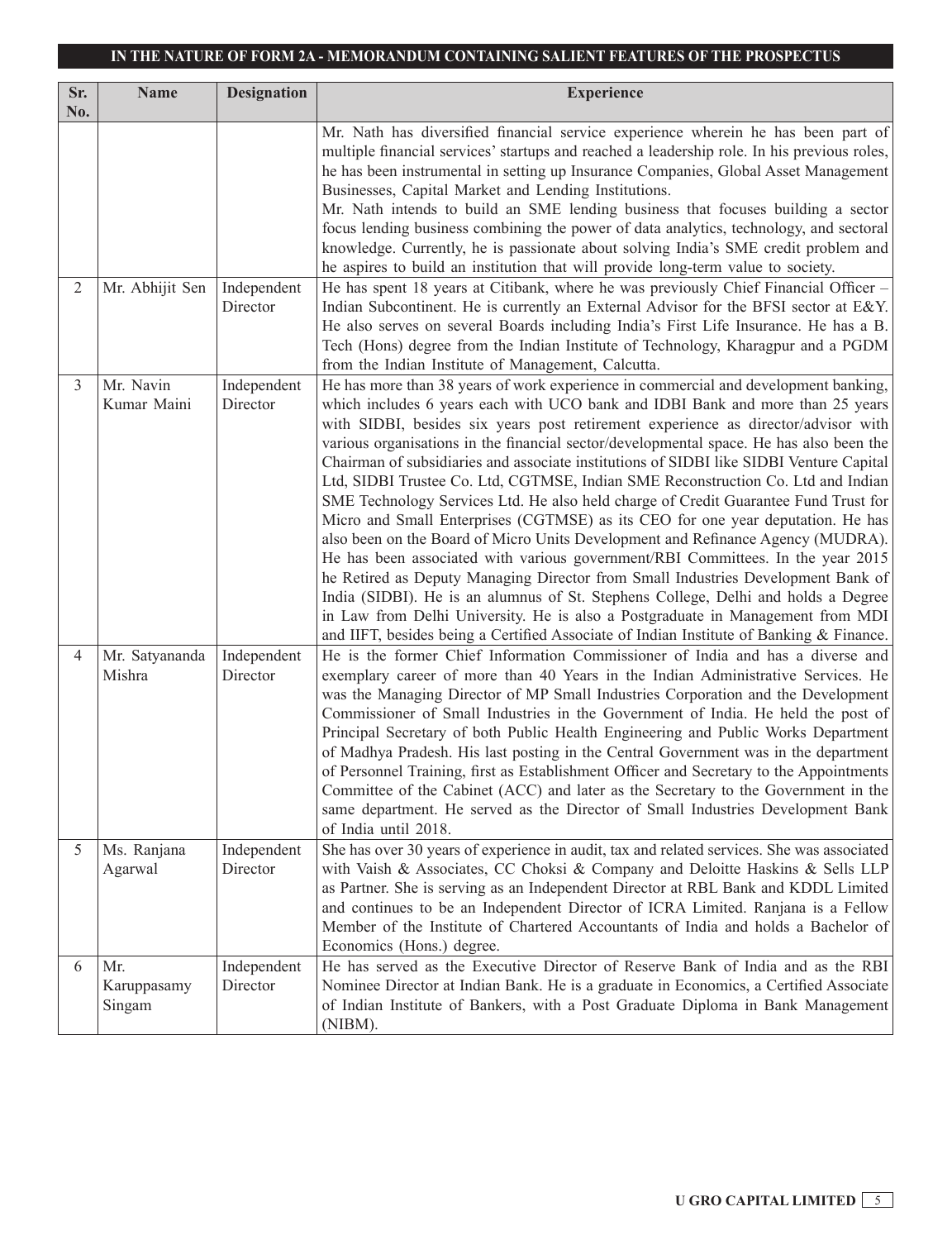| Sr.<br>No. | <b>Name</b>                               | <b>Designation</b>                                   | <b>Experience</b>                                                                                                                                                                                                                                                                                                                                                                                                                                                                                                                                                                                                                                                                                                                                                                                                                                                                                                                                                                                                                                                                                                                                                                                                                  |
|------------|-------------------------------------------|------------------------------------------------------|------------------------------------------------------------------------------------------------------------------------------------------------------------------------------------------------------------------------------------------------------------------------------------------------------------------------------------------------------------------------------------------------------------------------------------------------------------------------------------------------------------------------------------------------------------------------------------------------------------------------------------------------------------------------------------------------------------------------------------------------------------------------------------------------------------------------------------------------------------------------------------------------------------------------------------------------------------------------------------------------------------------------------------------------------------------------------------------------------------------------------------------------------------------------------------------------------------------------------------|
| 7          | Mr. Rajeev<br>Krishnamuralilal<br>Agarwal | Independent<br>Director                              | He has nearly three decades of experience in the Indian financial services sector and<br>has worked with some highly reputed organizations such as the Securities and Exchange<br>Board of India, Forward Markets Commission, and Indian Revenue Service. As SEBI<br>Board Member he has handled the policy of important departments dealing with markets<br>in Equity, Bonds, Currency and Commodities, Mutual Funds, Foreign Investors including<br>Pension Funds, International Affairs, Capital Raising, Surveillance & Enforcement. He<br>has wide experience in dealing with global peer regulators and global organization like<br>International Organization of Securities Commission, Financial Stability Board and<br>Pacific Pension Investment Institute, San Francisco and global stock exchanges etc.<br>He has served on the Board of Governor of National Institute of Securities market<br>(NISM) for more than 4 years. Presently he is running an Advisory – advising Indian<br>Corporates / FII and start ups on regulatory issues, corporate governance. He is an<br>alumnus of The Indian Revenue Service (Batch of 1983) and the Indian Institute of<br>Technology, Roorkee with a Bachelors in Technology. |
| 8          | Mr. Navin Puri                            | Independent<br>Director                              | He brings with him over three decades of expertise in the Banking and Financial services<br>spanning HDFC Bank and ANZ Grindlays Bank, culminating in a role as HDFC Bank's<br>Country Head of Branch Banking. He has a Master of Business Administrations (TCU),<br>Chartered Accountant (ICAI), Bachelor of Commerce, (St. Xavier's College, Calcutta)<br>and ISC from Mayo College Ajmer.                                                                                                                                                                                                                                                                                                                                                                                                                                                                                                                                                                                                                                                                                                                                                                                                                                       |
| 9          | Mr. Manoj<br>Kumar Sehrawat Executive     | Non-<br>Director                                     | He has 25 years of experience in financial services sector across private equity<br>investments, structured finance, distress debt acquisition $\&$ resolution, corporate and<br>financial restructurings in India. He was Vice President with JP Morgan's Global Special<br>Opportunities Group and had also worked at Asset Reconstruction Company (India)<br>Limited, where he was responsible for acquisition of Non Performing Loans from<br>Banks $\&$ Financial Institutions and evaluation $\&$ implementation of recovery strategies<br>for Non Performing Loans acquired. He currently serves as a Partner at ADV Partners.<br>Manoj is a Chartered Accountant from Institute of Chartered Accountants of India and<br>has a Bachelor's Degree in Commerce from Delhi University.                                                                                                                                                                                                                                                                                                                                                                                                                                        |
| 10         | Mr. Amit Gupta                            | Non-<br>Executive<br>Director                        | He is the founding Partner of NewQuest Capital Partners and oversees the firm's<br>India and Southeast Asia business as well as investments in the financial services and<br>power sectors across the region. He has more than 17 years of Industry Experience.<br>He was a Director at Bank of America Merrill Lynch's (BAML) Asia Private Equity<br>Group where he led the India business and oversaw the investments in the energy and<br>financial services sector across the Asia Pacific. He has an PGDM from the Indian<br>Institute of Management (IIM), Bengaluru, and an undergraduate degree in electrical<br>engineering from REC Kurukshetra.                                                                                                                                                                                                                                                                                                                                                                                                                                                                                                                                                                         |
| 11         | Mr. Kanak<br>Kamal Kapur                  | Non-<br>Executive<br>Director                        | He is a Partner, Managing Director and Portfolio Manager and Portfolio Manager at<br>PAG in the Absolute Returns Group. He started his career in finance at JP Morgan<br>Chase in New York after completing his MBA from NYU Stern School of Business.                                                                                                                                                                                                                                                                                                                                                                                                                                                                                                                                                                                                                                                                                                                                                                                                                                                                                                                                                                             |
| 12         | Mr. Chetan<br>Kulbhushan<br>Gupta         | Non-<br>Executive<br>Director                        | He is the Managing Director at Samena Capital Investments Limited in Dubai, focusing<br>on investments within the Special Situations Funds. He holds a Chartered Financial<br>Analyst (AIMR), Chartered Alternative Investment Analyst and Masters in Management<br>(Masters) from University of Mumbai.                                                                                                                                                                                                                                                                                                                                                                                                                                                                                                                                                                                                                                                                                                                                                                                                                                                                                                                           |
| 13         | Mr. Nisheeth<br>Saran                     | Alternate<br>Director to<br>Mr. Kanak<br>Kamal Kapur | He has over 19 years of experience in investment banking and distressed investments<br>across Asia. He is currently working as an, Investment Manager with Asia Pragati<br>Strategic Investment Fund. Prior to joining Asia Pragati, he worked with Deutsche<br>Bank's Strategic Investment Group, managing their India NPL portfolio. He has also<br>worked as an advisor with International Asset Reconstruction Company (IARC). He<br>completed his MBA from International Management Institute                                                                                                                                                                                                                                                                                                                                                                                                                                                                                                                                                                                                                                                                                                                                 |

For further details, please refer "Our Management" on page 97 of the Prospectus.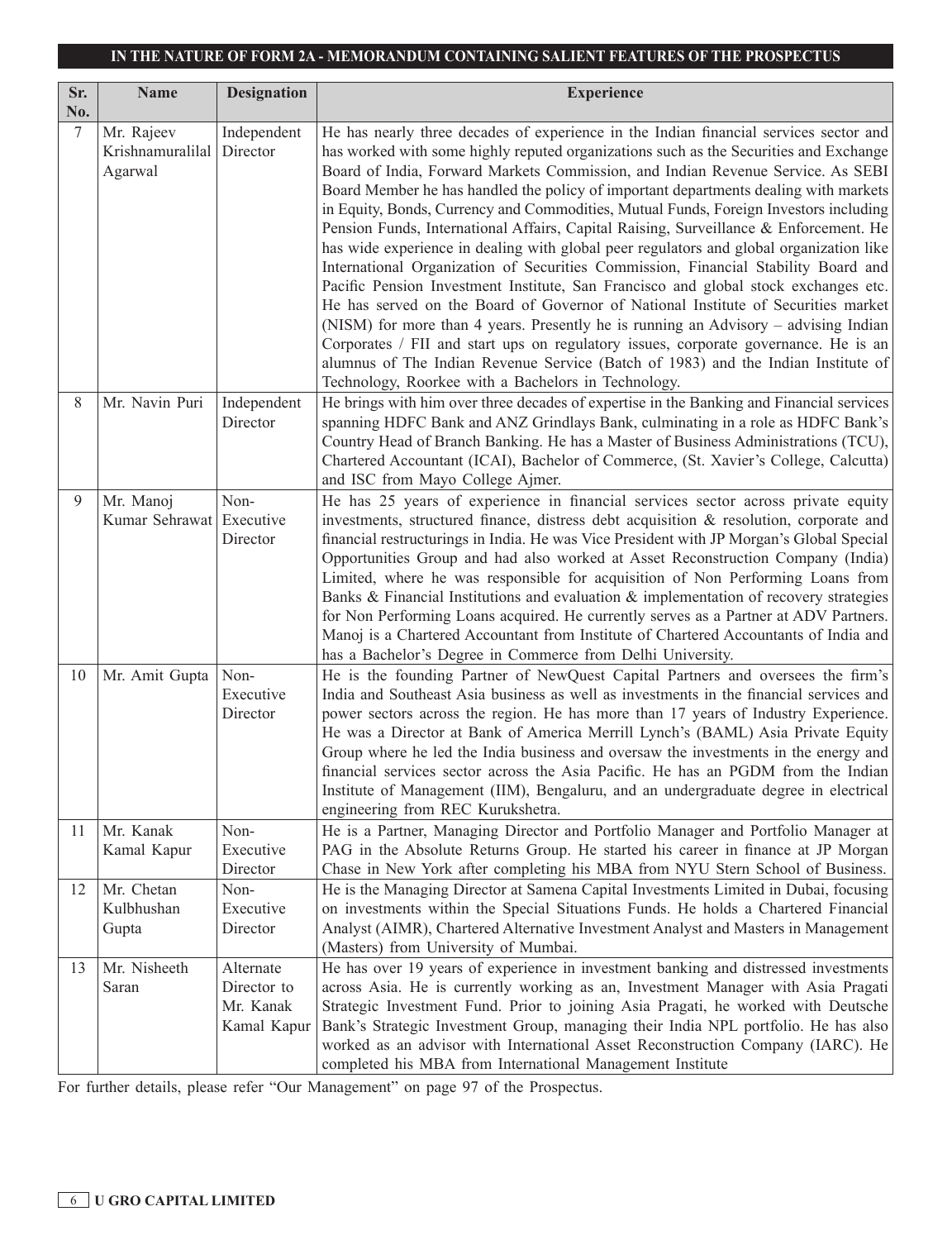#### **BUSINESS**

Our Company is a non-deposit taking systemically important NBFC registered with the RBI and the equity shares of our Company are listed on NSE and BSE. Our mission is to provide access to financing to the underserved MSME sector, which is critical to Indian economic growth and employment creation, and yet suffers from a chronic lack of affordable, efficient and sustainable credit availability. MSMEs represent the most important organic method by which the country's impoverished can come out of the so-called 'Poverty Trap'. Despite the challenges faced during the pandemic year, our Company has received various recognitions and awards including, (i) featuring in the Top 5 Digital / Fintech Lending Companies for MSMEs by BW Disrupt & IBS Intelligence, (ii) ET Best BFSI Brand of the year award for FinTech Category, (iii) Best MSME Lending Company by World Leadership Congress and Awards, (iv) Quick Loan Approval Award and Best Lending Tech of the year Award by National Award for Excellence in Financial Services Marketing and few others.

U GRO's Business Model hinges on marrying the traditional branch-based lending approach with the modern FinTech based Lending. It is an amalgamation of multiple business models and brings in expertise through effective use of Technology. It brings in sector, geographical and product specialisation and combines with new age technology platforms.

Our Company has set up its lending business primarily driven by analytics driven digital lending platform, which enables delivery of customized offerings to loan applicants. Our Company has made significant investments in technology which enables faster application-based disbursals, thus reducing the operating costs and containing risk. Our Company's robust credit underwriting model processes the same information as required in any traditional underwriting process including credit history, income and demographic details etc. We believe our investments in analytics in today's digital era will provide us with a competitive edge over traditional players which are dependent on a branch-based model to acquire and service customers.

U GRO Capital lends exclusively to MSMEs and caters to all the borrowing needs through its diverse range of product offerings like Term Loan (Secured and Unsecured), Supply Chain Financing, Machinery Loan and Short-Term financing through its multiple FinTech and NBFC Partners. It lends to customers right from the prime segment (<10% interest rates) to the micro enterprises (20-25% interest rates). Additionally, it does co-lending with FinTech and smaller NBFC Partners to expand its reach and lend to the micro enterprises through the length and breadth of India. While it has maintained a keen focus on the initial prime/near-prime target segment, it has also worked towards addressing a broader demographic as per our efforts to solve India's MSME credit gap. Additionally, with its lending experience, it has carved out microenterprises as a sector itself. Microenterprises behave as a homogenous group by size rather than by sector, making it ideal to underwrite them.

For further details, see "Our Business" on page 72 of the Prospectus.

#### **RISK FACTORS**

The below mentioned risks are top 10 risk factors, as per the Prospectus, including 3 each pertaining to the Issuer and the NCDs. Please read the risk factors carefully, see section titled "Risk Factors" on page 13 of the Prospectus.

- **1.** The impact of the COVID-19 pandemic on our business and operations is uncertain and cannot be predicted.
- **2.** Our Company, Directors and Promoter are subject to certain legal proceedings and any adverse decision in such proceedings may have a material adverse effect on our business, financial condition and results of operations.
- **3.** Our financial performance is particularly vulnerable to interest rate volatility. If we are unable to manage interest rate risk in the future it could have an adverse effect on our net interest margin, thereby adversely affecting business and financial condition of our Company.
- **4.** Our business requires substantial capital, and any disruption in funding sources would have a material adverse effect on our liquidity and financial condition.
- **5.** High levels of customer defaults or delays in repayment of loans could adversely affect our business, financial condition and results of operations.
- **6.** We have limited operating history and evolving business make it difficult to evaluate our business and future operating results on the basis of our past performance, and our future results may not meet or exceed our past performance.
- **7.** We may not be able to recover, on a timely basis or at all, the full value of collateral or amounts which are sufficient to cover the outstanding amounts due under defaulted loans.
- **8.** Any downgrade in our credit ratings could increase borrowing costs and adversely affect our access to capital and lending markets and could also affect our interest margins, business, results of operations and financial condition.
- **9.** The fund requirement and deployment mentioned in the Objects of the Issue have not been appraised by any bank or financial institution.
- **10.** The objects of the issue are not for any specified projects.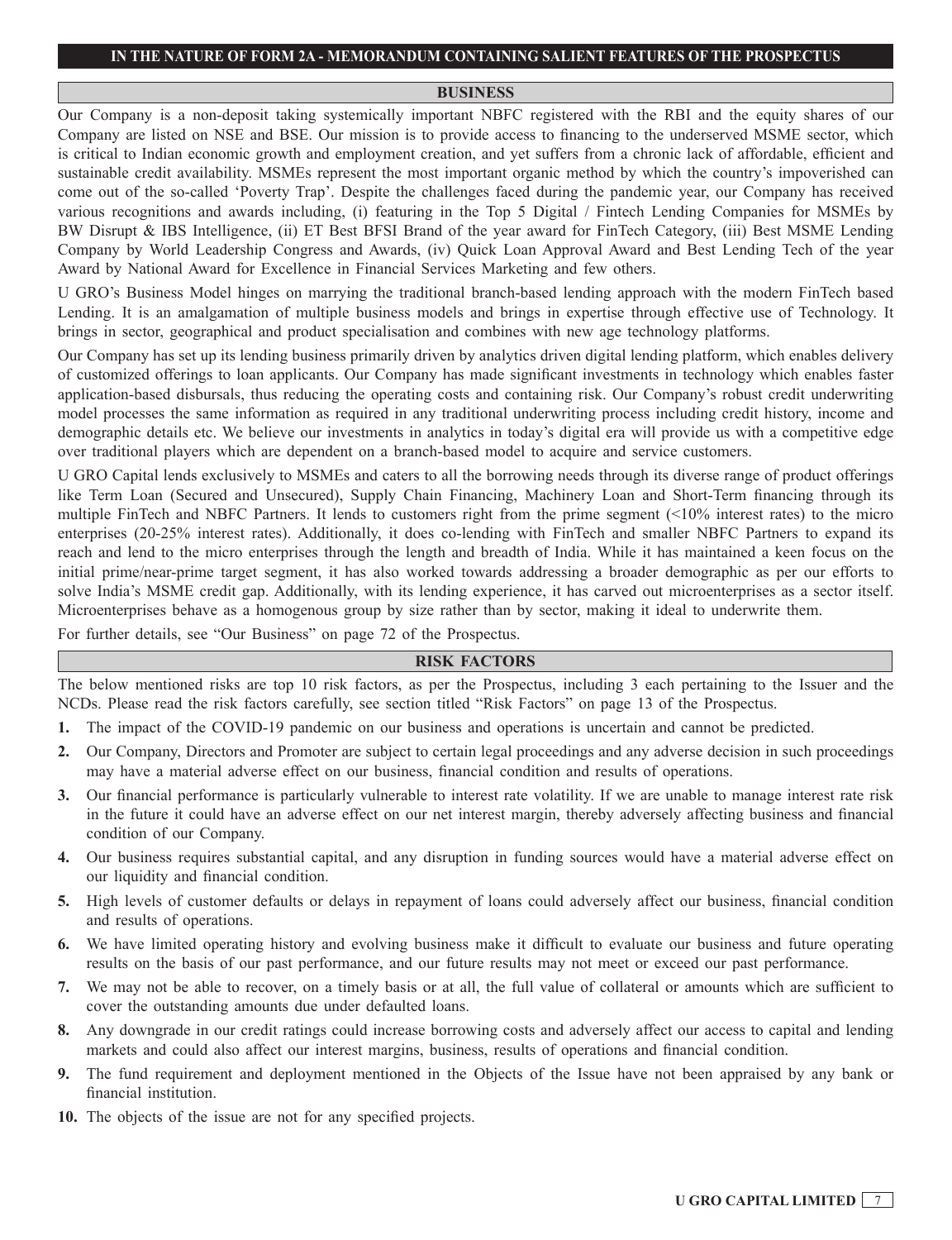## **FINANCIAL HIGHLIGHTS**

The following table sets forth the Key Operational and Financial Parameters:

## Key Performance Indicators - Reformatted Financial Statements ( $\bar{\tau}$  in lakhs)

| <b>Particulars</b>                                     |             | As at March 31, 2021   As at March 31, 2020   As at March 31, 2019 |              |
|--------------------------------------------------------|-------------|--------------------------------------------------------------------|--------------|
| <b>Balance Sheet</b>                                   |             |                                                                    |              |
| Net Fixed assets (including intangible assets)         | 4,013.33    | 3,864.13                                                           | 3,105.36     |
| Current assets                                         | 82,205.35   | 55,547.81                                                          | 79,147.89    |
| Deferred tax assets (net)                              | 4,293.55    | 2,156.31                                                           | 239.94       |
| Non-current assets                                     | 87,139.24   | 59,678                                                             | 4,354.46     |
| <b>Total Assets</b>                                    | 1,75,089.49 | 1,21,246.25                                                        | 86,847.65    |
| Non-Current Liabilities (including maturities of       |             |                                                                    |              |
| long-term borrowings and short-term borrowings)        |             |                                                                    |              |
| Financial (borrowings, trade payables, and other       | 40,646.01   | 8,664.24                                                           | 2,260.58     |
| financial liabilities)                                 |             |                                                                    |              |
| Provisions                                             |             |                                                                    |              |
| Deferred tax liabilities (net)                         |             |                                                                    |              |
| Other non-current liabilities                          |             |                                                                    |              |
| <b>Current Liabilities</b>                             |             |                                                                    |              |
| Financial (borrowings, trade payables, and other       | 38,675.89   | 20,081.00                                                          | 1,072.32     |
| financial liabilities)                                 |             |                                                                    |              |
| Provisions                                             | 241.99      | 199.72                                                             | 68.87        |
| Current tax liabilities (net)                          | 144.13      |                                                                    |              |
| Other current liabilities                              | 137.64      | 148.93                                                             | 156.32       |
| Equity (equity and other equity)                       | 95,243.82   | 92,152.36                                                          | 83,289.56    |
| Total equity and liabilities                           | 1,75,089.49 | 1,21,246.25                                                        | 86,847.65    |
| <b>Profit and Loss</b>                                 |             |                                                                    |              |
| Total revenue                                          | 15,333.84   | 10,514.37                                                          | 4,393.60     |
| Revenue from operations                                | 14,981.07   | 9,669.37                                                           | 3,893.60     |
| Other income                                           | 352.77      | 845.00                                                             | 500.00       |
| <b>Total Expenses</b>                                  | 14,120.93   | 10,182.58                                                          | 4,238.88     |
| Profit / (loss)                                        | 1,212.91    | 331.79                                                             | 154.72       |
| Profit / (loss) after tax                              | 2,872.75    | 1,951.86                                                           | 394.64       |
| Earnings per equity share: Basic;                      | 4.07        | 2.95                                                               | 0.77         |
| (Continuing operations)                                |             |                                                                    |              |
| Earnings per equity share: Diluted                     | 4.07        | 2.87                                                               | 0.75         |
| (Continuing operations)                                |             |                                                                    |              |
| Earnings per equity share: Basic                       |             |                                                                    |              |
| (Discontinued operations)                              |             |                                                                    |              |
| Earnings per equity share: Basic                       | 4.07        | 2.95                                                               | 0.77         |
| (Total Continuing and discontinued operations          |             |                                                                    |              |
| Earnings per equity share: Diluted                     | 4.07        | 2.87                                                               | 0.75         |
| (Total Continuing and discontinued operations)         |             |                                                                    |              |
| <b>Cash Flow</b>                                       |             |                                                                    |              |
| Net cash generated from operating activities           | (34,712.06) | (79,880.62)                                                        | (8,631.28)   |
| Net cash used in / generated from investing activities | (4,591.73)  | 17,872.79                                                          | (34, 703.45) |
| Net cash used in financing activities                  | 50,794.40   | 30,795.49                                                          | 75,420.84    |
| Cash and cash equivalents                              | 12,365.55   | 874.64                                                             | 32,086.98    |
| Balance as per statement of cash flows                 | 12,365.55   | 874.64                                                             | 32,086.98    |
| <b>Additional Information</b>                          |             |                                                                    |              |
| Net worth                                              | 92,087.34   | 89,570.43                                                          | 82,144.01    |
| Cash and Cash Equivalents                              | 12,365.55   | 874.64                                                             | 32,086.98    |
| <b>Current Investments</b>                             | 22,494.59   | 11,652.82                                                          | 38,499.01    |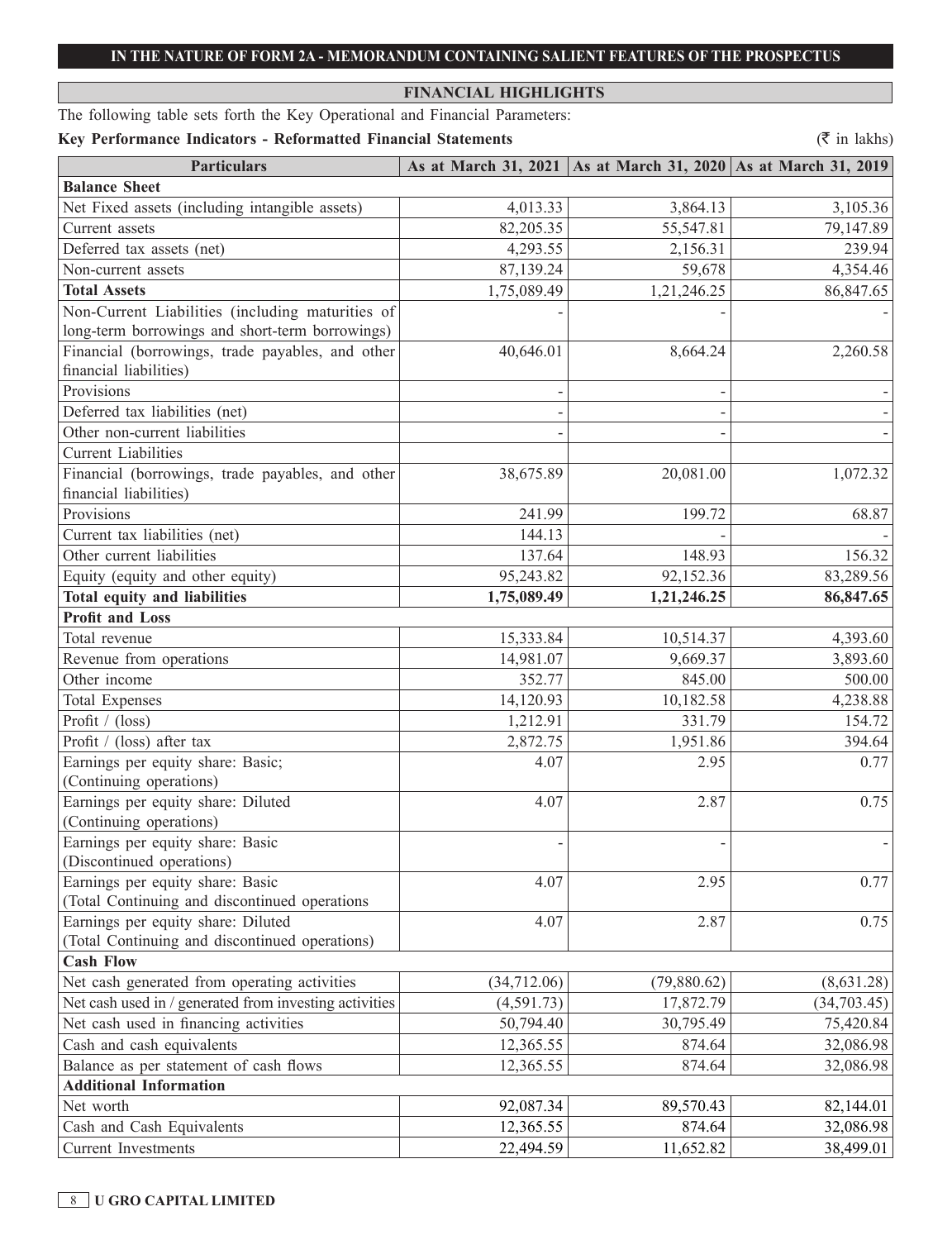| <b>Particulars</b>                            | As at March 31, 2021   As at March 31, 2020   As at March 31, 2019 |          |                 |
|-----------------------------------------------|--------------------------------------------------------------------|----------|-----------------|
| Assets Under Management                       | 131,700.00                                                         | 86,100   | 8,000           |
| Off Balance Sheet Assets                      | 1,428.88                                                           | 781.18   | 1,789.89        |
| Total Debts to Total assets (times)           | 0.44                                                               | 0.21     | 0.01            |
| Debt Service Coverage Ratios (times)          | 0.07                                                               | 0.07     | 0.27            |
| Interest Income                               | 14,812.85                                                          | 7,889.19 | 2,822.62        |
| Interest Expense                              | 4,456.24                                                           | 1,367.30 | 104.75          |
| Interest service coverage ratio (times)       | 1.27                                                               | 1.24     | 2.48            |
| Provisioning & Write-offs                     | 1,961.71                                                           | 1,023.41 | 24.39           |
| Bad debts to Account receivable ratio (times) | $\Omega$                                                           | $\Omega$ | $\vert 0 \vert$ |
| Gross NPA $(\% )$                             | 2.72%                                                              | $0.96\%$ | $0.00\%$        |
| Net NPA $(\% )$                               | 1.75%                                                              | $0.54\%$ | $0.00\%$        |
| Tier I Capital Adequacy Ratio (%)             | 65.15%                                                             | 88.07%   | 213.40%         |
| Tier II Capital Adequacy Ratio (%)            | $0.40\%$                                                           | 0.18%    | 0.15%           |

For detailed Financial Statements and unaudited financial results for three months ended June 30, 2021, refer to page 112 of the Prospectus.

# **CONTACT DETAILS RELATING TO ENTITIES ASSOCIATED WITH THE ISSUE**

| <b>LEAD MANAGER TO THE ISSUE</b>                                                                    |                                  | <b>REGISTRAR TO THE ISSUE DEBENTURE TRUSTEE TO THE ISSUE*</b> |  |
|-----------------------------------------------------------------------------------------------------|----------------------------------|---------------------------------------------------------------|--|
| SUNDOE                                                                                              | <b>LINK</b> Intime               | <b><i>i</i></b> IDBI trustee                                  |  |
|                                                                                                     |                                  | <b>IDBI Trusteeship Services Limited</b>                      |  |
| Sundae Capital Advisors Private Limited Link Intime India Private IDBI Trusteeship Services Limited |                                  |                                                               |  |
| Level 9, Platina, Plot No. C - 59                                                                   | <b>Limited</b>                   | Asian Building, Ground Floor, 17, R. Kamani                   |  |
| 'G' Block, Bandra Kurla Complex                                                                     | $C$ 101, 247 Park B S Marg       | Marg, Ballard Estate, Mumbai - 400 001                        |  |
| Bandra (East), Mumbai - 400 051                                                                     | Vikhroli West, Mumbai - 400 083  | Telephone: +91 22 4080 7000                                   |  |
| Telephone: +91 22 6700 0639                                                                         | Telephone: +91 22 4918 6200      | Email Id: itsl@idbitrustee.com / kavita@                      |  |
| E-mail Id: ugroncd.2021@sundaecapital.                                                              | Email Id: ugrocapital.ncd $@$    | idbitrustee.com / nikhil@idbitrustee.com                      |  |
| com                                                                                                 | linkintime.co.in                 | Investor grievance e-mail Id:                                 |  |
| Investor grievance e-mail Id:                                                                       | <b>Contact person:</b> Shanti    | itsl@idbitrustee.com / kavita@idbitrustee.com                 |  |
| grievance.mb@sundaecapital.com                                                                      | Gopalkrishnan                    | response@idbitrustee.com                                      |  |
| Contact person: Ashi Sood / Ridima Gulati                                                           | Website: www.linkintime.co.in    | Contact person: Kavita Hindalekar                             |  |
| Website: www.sundaecapital.com                                                                      | <b>SEBI</b> registration number: | Website: www.idbitrustee.com                                  |  |
| <b>SEBI registration number:</b> INM000012494                                                       | INR000004058                     | SEBI registration number: IND000000460                        |  |

## **CONSORTIUM MEMBER / LEAD BROKER**

## **Eureka Stock & Share Broking Services Limited**

DN-51, Merlin Infinite

11th Floor

Salt Lake, Sector V

Kolkata - 700 091

Tel: +91 33 6628 0000

Fax: +91 33 2210 5184

Website: www.eurekasec.com

## **PUBLIC ISSUE ACCOUNT, REFUND BANK AND SPONSOR BANK**

#### **Axis Bank Limited**

SEBI Registration No: INB100000017

Tel No: +91 91 6700 2301

Fax No +91 22 285 0984

Email: bkc.branchhead@axisbank.com

Website: www.axisbank.com

Contact Person: Shruti Khanna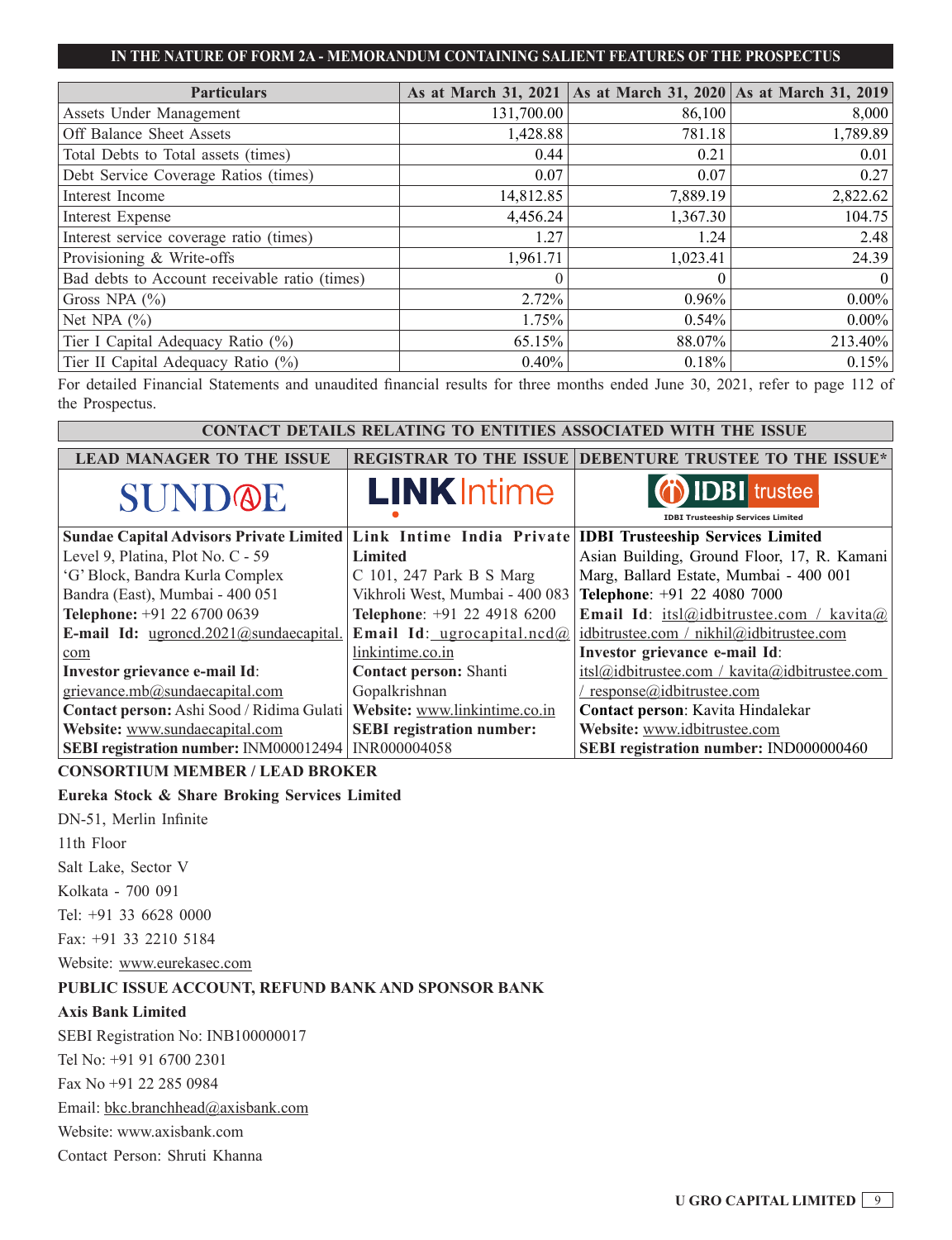#### **SELF CERTIFIED SYNDICATE BANKS**

The banks which are registered with SEBI under Securities and Exchange Board of India (Bankers to an Issue) Regulations, 1994, as amended, and offer services in relation to ASBA, including blocking of an ASBA Account, a list of which is available on http://www.sebi.gov.in or at such other website as may be prescribed by SEBI from time to time.

A list of the Designated Branches of the SCSBs, with which an Applicant, not applying through the Syndicate, may submit the Application Forms, is available at http://www.sebi.gov.in, or at such other website as may be prescribed by SEBI from time to time.

#### **OBJECTS OF THE ISSUE**

The details of the proceeds of the Issue are set forth in the following table:

| Sr. No. | <b>Description</b>                                                            | Estimated Amount $(\bar{\zeta}$ in lakhs) |
|---------|-------------------------------------------------------------------------------|-------------------------------------------|
|         | Gross Proceeds of the Overall Issue Size                                      | 5,000.00                                  |
|         | Issue Related Expenses *                                                      | 126.50                                    |
|         | Net Proceeds ( <i>i.e.</i> Gross Proceeds <i>less</i> Issue related expenses) | 4,873.50                                  |

*\* The above Issue related expenses are indicative and are subject to change depending on the actual level of subscription to the Issue, the number of allottees, market conditions and other relevant factors.*

Requirement of funds and Utilisation of Net Proceeds The following table details the objects of the Issue and the amount proposed to be financed from the Net Proceeds:

| $\overline{\text{S}}$ r. | Objects of the Issue                                                              | Percentage of amount proposed to be |
|--------------------------|-----------------------------------------------------------------------------------|-------------------------------------|
| No.                      |                                                                                   | financed from Net Proceeds          |
|                          | For the purpose of onward lending and financing business of the Company in        | At least $75%$                      |
|                          | the ordinary course of business (including for repayment / refinance of existing) |                                     |
|                          | debts of the Company)*                                                            |                                     |
|                          | General corporate purposes**                                                      | Not exceeding 25%                   |
|                          | <b>Total</b>                                                                      | $100\%$                             |

*\* Our Company shall not utilise the proceeds of this Issue towards payment of prepayment penalty, if any.*

*\*\* The Net Proceeds will be first utilised towards the Objects mentioned above. The balance is proposed to be utilised for general corporate purposes, subject to such utilisation not exceeding 25% of the amount raised in the Issue, in compliance with the SEBI NCS Regulations.*

The main objects clause of the Memorandum of Association of our Company permits our Company to undertake the activities for which the funds are being raised through the present Issue and also the activities which our Company has been carrying on till date.

For further details, see "Object of the Issue" on page 45 of the Prospectus.

#### **ISSUE PROCEDURE**

#### **Who are not eligible to apply for NCDs?**

The following categories of persons, and entities, shall not be eligible to participate in the Issue and any Applications from such persons and entities are liable to be rejected:

- 1. Minors without a guardian name\*(A guardian may apply on behalf of a minor. However, Applications by minors must be made through Application Forms that contain the names of both the minor Applicant and the guardian);
- 2. Foreign nationals, NRI inter-alia including any NRIs who are (i) based in the USA, and/or, (ii) domiciled in the USA, and/or, (iii) residents/citizens of the USA, and/or, (iv) subject to any taxation laws of the USA;
- 3. Persons resident outside India and other foreign entities;
- 4. Foreign Institutional Investors;
- 5. Foreign Portfolio Investors;
- 6. Foreign Venture Capital Investors
- 7. Qualified Foreign Investors;
- 8. Overseas Corporate Bodies; and
- 9. Persons ineligible to contract under applicable statutory/regulatory requirements.

*\*Applicant shall ensure that guardian is competent to contract under Indian Contract Act, 1872*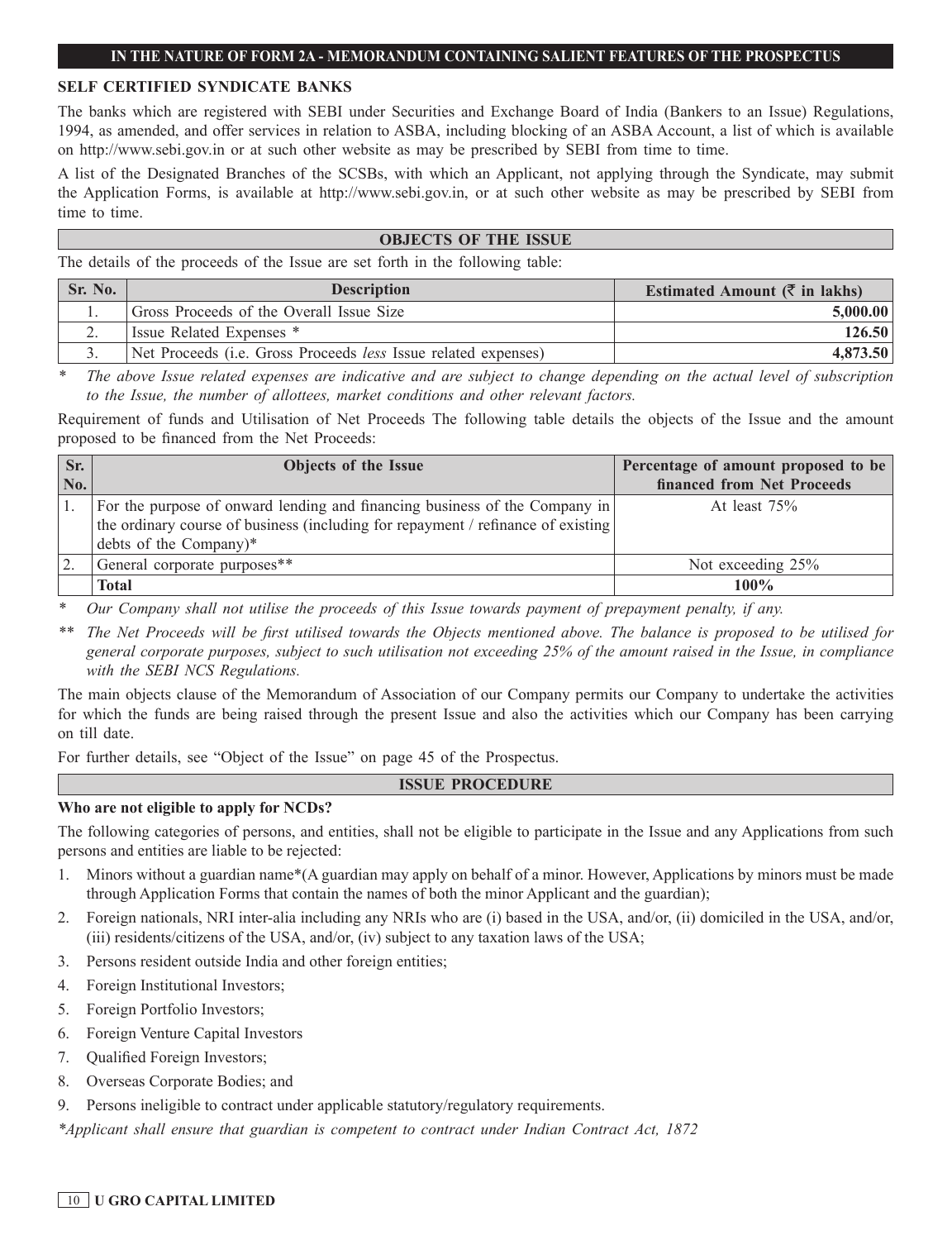Based on the information provided by the Depositories, our Company shall have the right to accept Applications belonging to an account for the benefit of a minor (under guardianship). In case of such Applications, the Registrar to the Issue shall verify the above on the basis of the records provided by the Depositories based on the DP ID and Client ID provided by the Applicants in the Application Form and uploaded onto the electronic system of the Stock Exchange.

The concept of Overseas Corporate Bodies (meaning any company, partnership firm, society and other corporate body or overseas trust irrevocably owned/held directly or indirectly to the extent of at least 60% by NRIs), which was in existence until 2003, was withdrawn by the Foreign Exchange Management (Withdrawal of General Permission to Overseas Corporate Bodies) Regulations, 2003. Accordingly, OCBs are not permitted to invest in the Issue.

Any other category of Applicants not provided for under "Issue procedure - who are eligible to apply?" on page 164 of the Prospectus.

For further details, see "Issue Procedure" on page 164 of the Prospectus.

### **INSTRUCTIONS FOR COMPLETING THE APPLICATION FORM**

### **A. General instructions for completing the Application Form**

- Applications must be made in prescribed Application Form only.
- Application Forms must be completed in **BLOCK LETTERS** in English, as per the instructions contained in the Prospectus, the Prospectus and the Application Form.
- If the Application is submitted in joint names, the Application Form should contain only the name of the first Applicant whose name should also appear as the first holder of the depository account held in joint names.
- Applications should be in single or joint names and not exceeding three names, and in the same order as their Depository Participant details (in case of Applicants applying for Allotment of the Bonds in dematerialised form) and Applications should be made by Karta in case the Applicant is an HUF. Please ensure that such Applications contain the PAN of the HUF and not of the Karta.
- Applicants applying for Allotment in dematerialised form must provide details of valid and active DP ID, Client ID and PAN clearly and without error. On the basis of such Applicant's active DP ID, Client ID and PAN provided in the Application Form, and as entered into the electronic Application system of Stock Exchanges by SCSBs, the Members of the Syndicate at the Syndicate ASBA Application Locations and the Trading Members, as the case may be, the Registrar will obtain from the Depository the Demographic Details. Invalid accounts, suspended accounts or where such account is classified as invalid or suspended may not be considered for Allotment of the NCDs.
- Applications must be for a minimum of 10 NCDs and in multiples of one NCD thereafter. For the purpose of fulfilling the requirement of minimum application size of 10 NCDs, an Applicant may choose to apply for 10 NCDs of the same series or across different series. Applicants may apply for one or more series of NCDs Applied for in a single Application Form.
- If the ASBA Account holder is different from the ASBA Applicant, the Application Form should be signed by the ASBA Account holder also, in accordance with the instructions provided in the Application Form. • If the depository account is held in joint names, the Application Form should contain the name and PAN of the person whose name appears first in the depository account and signature of only this person would be required in the Application Form. This Applicant would be deemed to have signed on behalf of joint holders and would be required to give confirmation to this effect in the Application Form.
- Applications should be made by Karta in case of HUFs. Applicants are required to ensure that the PAN details of the HUF are mentioned and not those of the Karta.
- Thumb impressions and signatures other than in English/Hindi/Gujarati/Marathi or any other languages specified in the 8th Schedule of the Constitution needs to be attested by a Magistrate or Notary Public or a Special Executive Magistrate under his/ her seal.
- No separate receipts will be issued for the money payable on the submission of the Application Form. However, the Members of Consortium, Trading Members of the Stock Exchanges or the Designated Branches of the SCSBs, as the case may be, will acknowledge the receipt of the Application Forms by stamping and returning to the Applicants the Transaction Registration Slip (TRS). This TRS will serve as the duplicate of the Application Form for the records of the Applicant. Applicants must ensure that the requisite documents are attached to the Application Form prior to submission and receipt of acknowledgement from the relevant Lead Manager, Trading Member of the Stock Exchanges or the Designated Branch of the SCSBs, as the case may be.
- Every Applicant should hold valid Permanent Account Number (PAN) and mention the same in the Application Form.
- All Applicants are required to tick the relevant column of "Category of Investor" in the Application Form.
- Applicant should correctly mention the ASBA Account number and UPI ID in case applying through UPI Mechanism and ensure that funds equal to the Application Amount are available in the ASBA Account before submitting the Application Form and ensure that the signature in the Application Form matches with the signature in the Applicant's bank records.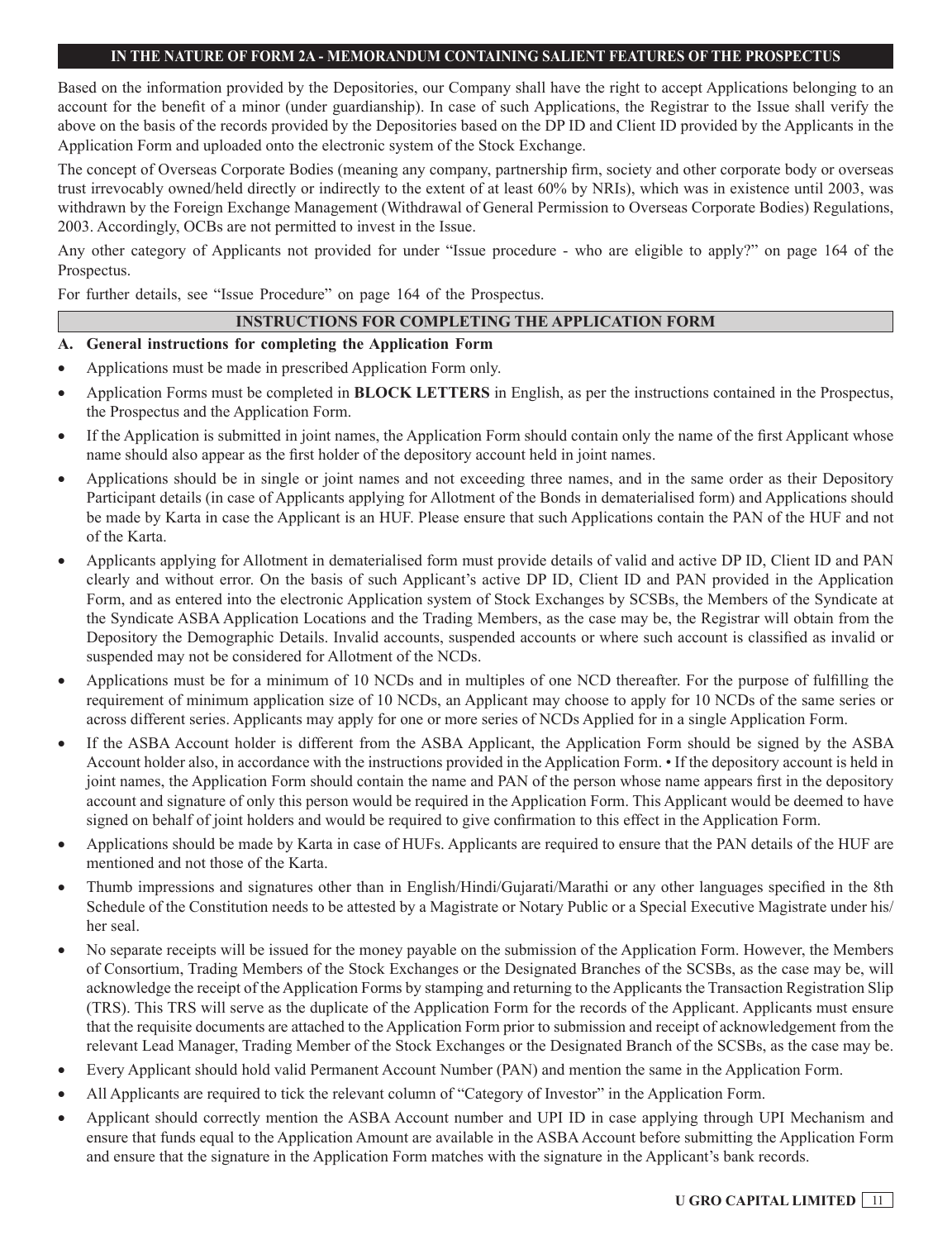The series, mode of allotment, PAN, demat account no. etc. should be captured by the relevant Members of Consortium, Trading Member of the Stock Exchanges in the data entries as such data entries will be considered for allotment.

**Applicants should note that neither the Members of Consortium, Trading Member of the Stock Exchange nor Designated Branches, as the case may be, will be liable for error in data entry due to incomplete or illegible Application Forms.**

#### **B. Applicant's Beneficiary Account and Bank Account Details**

**ALL APPLICANTS APPLYING FOR ALLOTMENT OF THE NCDS SHOULD MENTION THEIR DP ID, CLIENT ID, PAN AND UPI ID (in case applying through UPI Mechanism) IN THE APPLICATION FORM. APPLICANTS MUST ENSURE THAT THE DP ID, CLIENT ID PAN AND UPI ID GIVEN IN THE APPLICATION FORM IS EXACTLY THE SAME AS THE DP ID, CLIENT ID, PAN AND UPI ID AVAILABLE IN THE DEPOSITORY DATABASE. IF THE BENEFICIARY ACCOUNT IS HELD IN JOINT NAMES, THE APPLICATION FORM SHOULD CONTAIN THE NAME AND PAN OF BOTH THE HOLDERS OF THE BENEFICIARY ACCOUNT AND SIGNATURES OF BOTH HOLDERS WOULD BE REQUIRED IN THE APPLICATION FORM.**

Applicants applying for Allotment in dematerialised form must mention their DP ID and Client ID in the Application Form and ensure that the name provided in the Application Form is exactly the same as the name in which the Beneficiary Account is held. In case the Application Form for Allotment in dematerialised form is submitted in the first Applicant's name, it should be ensured that the Beneficiary Account is held in the same joint names and in the same sequence in which they appear in the Application Form. In case the DP ID, Client ID and PAN mentioned in the Application Form for Allotment in dematerialised form and entered into the electronic system of the Stock Exchanges do not match with the DP ID, Client ID and PAN available in the Depository database or in case PAN is not available in the Depository database, the Application Form for Allotment in dematerialised form is liable to be rejected. Further, Application Forms submitted by Applicants applying for Allotment in dematerialised form, whose beneficiary accounts are inactive, will be rejected.

On the basis of the DP ID, Client ID and UPI ID provided by the Applicant in the Application Form for Allotment in dematerialised form and entered into the electronic system of the Stock Exchange, the Registrar to the Issue will obtain from the Depositories the Demographic Details of the Applicant including PAN, address, bank account details for printing on refund orders/sending refunds through electronic mode, Magnetic Ink Character Recognition ("MICR") Code and occupation. These Demographic Details would be used for giving Allotment Advice and refunds (including through physical refund warrants, direct credit, NACH, NEFT and RTGS), if any, to the Applicants. Hence, Applicants are advised to immediately update their Demographic Details as appearing on the records of the DP and ensure that they are true and correct, and carefully fill in their Beneficiary Account details in the Application Form. Failure to do so could result in delays in dispatch/credit of refunds to Applicants and delivery of Allotment Advice at the Applicants' sole risk, and neither our Company, the Members of Consortium, Trading Members of the Stock Exchange, SCSBs, Registrar to the Issue nor the Stock Exchanges will bear any responsibility or liability for the same.

The Demographic Details would be used for correspondence with the Applicants including mailing of the Allotment Advice and printing of bank particulars on the refund orders, or for refunds through electronic transfer of funds, as applicable. Allotment Advice and physical refund orders (as applicable) would be mailed at the address of the Applicant as per the Demographic Details received from the Depositories. Applicants may note that delivery of refund orders/ Allotment Advice may get delayed if the same once sent to the address obtained from the Depositories are returned undelivered. In such an event, the address and other details given by the Applicant (other than ASBA Applicants) in the Application Form would be used only to ensure dispatch of refund orders.

**Please note that any such delay shall be at such Applicants sole risk and neither our Company, the Members of Consortium, Trading Members of the Stock Exchange, SCSBs, Registrar to the Issue nor the Stock Exchanges shall be liable to compensate the Applicant for any losses caused to the Applicant due to any such delay or liable to pay any interest for such delay.** In case of refunds through electronic modes as detailed in the Prospectus, refunds may be delayed if bank particulars obtained from the Depository Participant are incorrect.

In case of Applications made under power of attorney, our Company in its absolute discretion, reserves the right to permit the holder of Power of Attorney to request the Registrar that for the purpose of printing particulars on the refund order and mailing of refund orders/ Allotment Advice, the demographic details obtained from the Depository of the Applicant shall be used. By signing the Application Form, the Applicant would have deemed to have authorised the Depositories to provide, upon request, to the Registrar to the Issue, the required Demographic Details as available on its records. The Demographic Details given by Applicant in the Application Form would not be used for any other purpose by the Registrar to the Issue except in relation to the Issue.

With effect from August 16, 2010, the beneficiary accounts of Applicants for whom PAN details have not been verified shall be suspended for credit and no credit of NCDs pursuant to the Issue will be made into the accounts of such Applicants.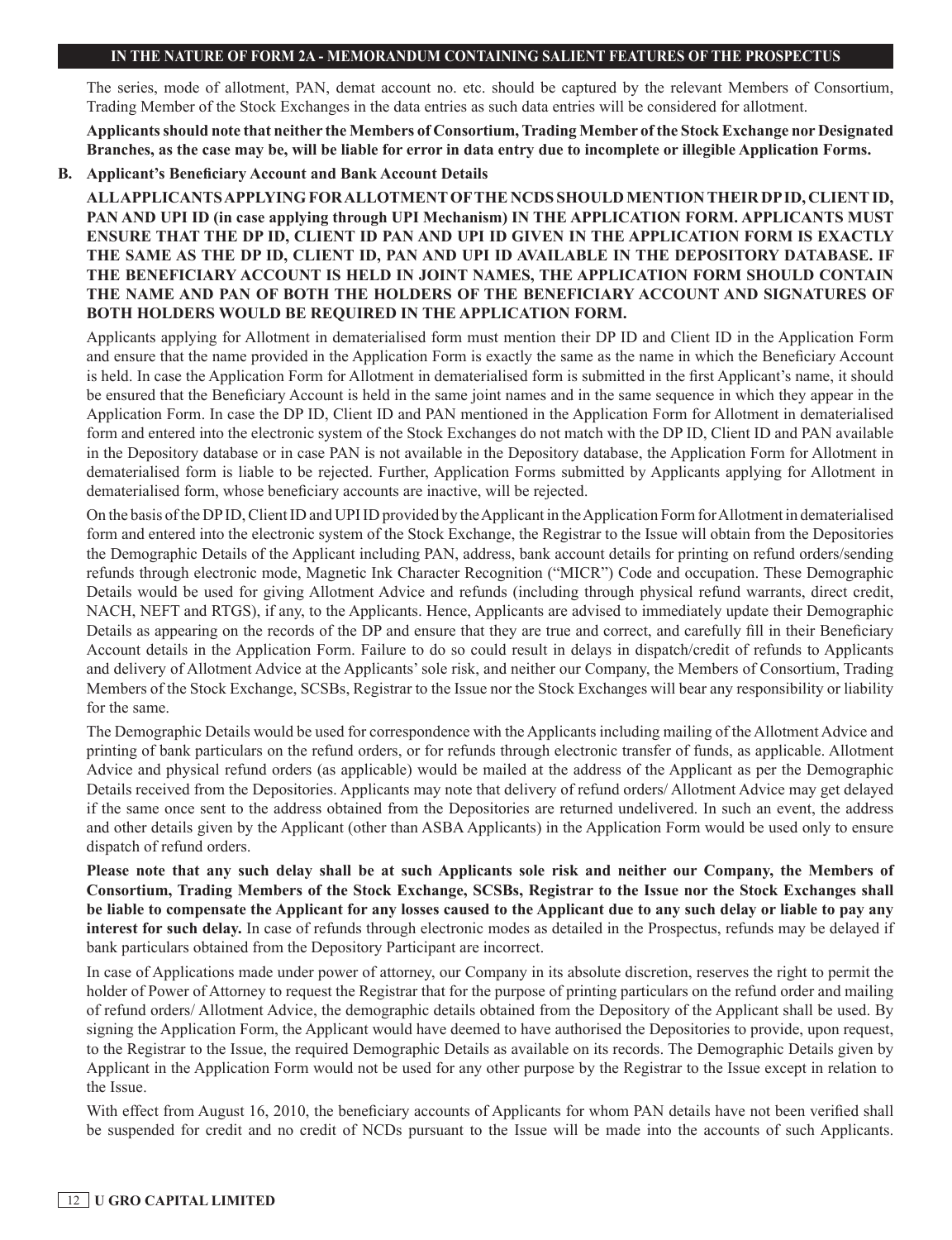Application Forms submitted by Applicants whose beneficiary accounts are inactive shall be rejected. Furthermore, in case no corresponding record is available with the Depositories, which matches the four parameters, namely, DP ID, Client ID, PAN and UPI ID, then such Application are liable to be rejected.

Applicants should note that the NCDs will be allotted to all successful Applicants only in dematerialised form. The Application Forms which do not have the details of the Applicant's depository account, including DP ID, Client ID and PAN and UPI ID (for Retail Individual Investor Applicants bidding using the UPI mechanism), shall be treated as incomplete and will be rejected.

#### **C. Unified Payments Interface (UPI)**

Pursuant to the SEBI Operational Circular, the UPI Mechanism is applicable for public debt issues as a payment mechanism (in addition to the mechanism of blocking funds maintained with SCSBs under ASBA) for applications by retail individual bidders through Designated Intermediaries. All SCSBs offering the facility of making applications in public issues shall also provide the facility to make applications using UPI. The Company will be required to appoint one SCSB as a Sponsor Bank to act as a conduit between the Stock Exchange and National Payments Corporation of India in order to facilitate the collection of requests and/or payment instructions of the investors.

#### **D. Permanent Account Number (PAN)**

The Applicant should mention his or her Permanent Account Number (PAN) allotted under the IT Act. For minor Applicants, applying through the guardian, it is mandatory to mention the PAN of the minor Applicant. However, Applications on behalf of the Central or State Government officials and the officials appointed by the courts in terms of a SEBI circular dated June 30, 2008 and Applicants residing in the state of Sikkim who in terms of a SEBI circular dated July 20, 2006 may be exempt from specifying their PAN for transacting in the securities market. In accordance with circular No. MRD/DOP/ Cir-05/2007 dated April 27, 2007 issued by SEBI, the PAN would be the sole identification number for the participants transacting in the securities market, irrespective of the amount of transaction. **Any Application Form, without the PAN is liable to be rejected, irrespective of the amount of transaction. It is to be specifically noted that the Applicants should not submit the GIR number instead of the PAN as the Application is liable to be rejected on this ground**

However, the exemption for the Central or State Government and the officials appointed by the courts and for investors residing in the State of Sikkim is subject to the Depository Participants' verifying the veracity of such claims by collecting sufficient documentary evidence in support of their claims. At the time of ascertaining the validity of these Applications, the Registrar to the Issue will check under the Depository records for the appropriate description under the PAN Field i.e. either Sikkim category or exempt category.

### **E. Joint Applications**

Applications may be made in single or joint names (not exceeding three). In the case of joint Applications, all payments will be made out in favour of the first Applicant. All communications will be addressed to the first named Applicant whose name appears in the Application Form and at the address mentioned therein. If the depository account is held in joint names, the Application Form should contain the name and PAN of the person whose name appears first in the depository account and signature of only this person would be required in the Application Form. This Applicant would be deemed to have signed on behalf of joint holders and would be required to give confirmation to this effect in the Application Form.

### **F. Additional / Multiple Applications**

An Applicant is allowed to make one or more Applications for the NCDs, subject to a minimum application size of  $\bar{\tau}$  10,000 and in multiples of  $\bar{\tau}$  1,000 thereafter as specified in the Prospectus. Any Application for an amount below the aforesaid **minimum application size will be deemed as an invalid application and shall be rejected.** However, multiple Applications by the same individual Applicant aggregating to a value exceeding  $\bar{\tau}$ 10 lakhs shall be deemed such individual Applicant to be a HNI Applicant and all such Applications shall be grouped in the HNI Portion, for the purpose of determining the basis of allotment to such Applicant. However, any Application made by any person in his individual capacity and an Application made by such person in his capacity as a Karta of a Hindu Undivided family and/or as Applicant (second or third Applicant), shall not be deemed to be a multiple Application. For the purposes of allotment of NCDs under the Issue, Applications shall be grouped based on the PAN, i.e. Applications under the same PAN shall be grouped together and treated as one Application. Two or more Applications will be deemed to be multiple Applications if the sole or first Applicant is one and the same. For the sake of clarity, two or more applications shall be deemed to be a multiple Application for the aforesaid purpose if the PAN number of the sole or the first Applicant is one and the same.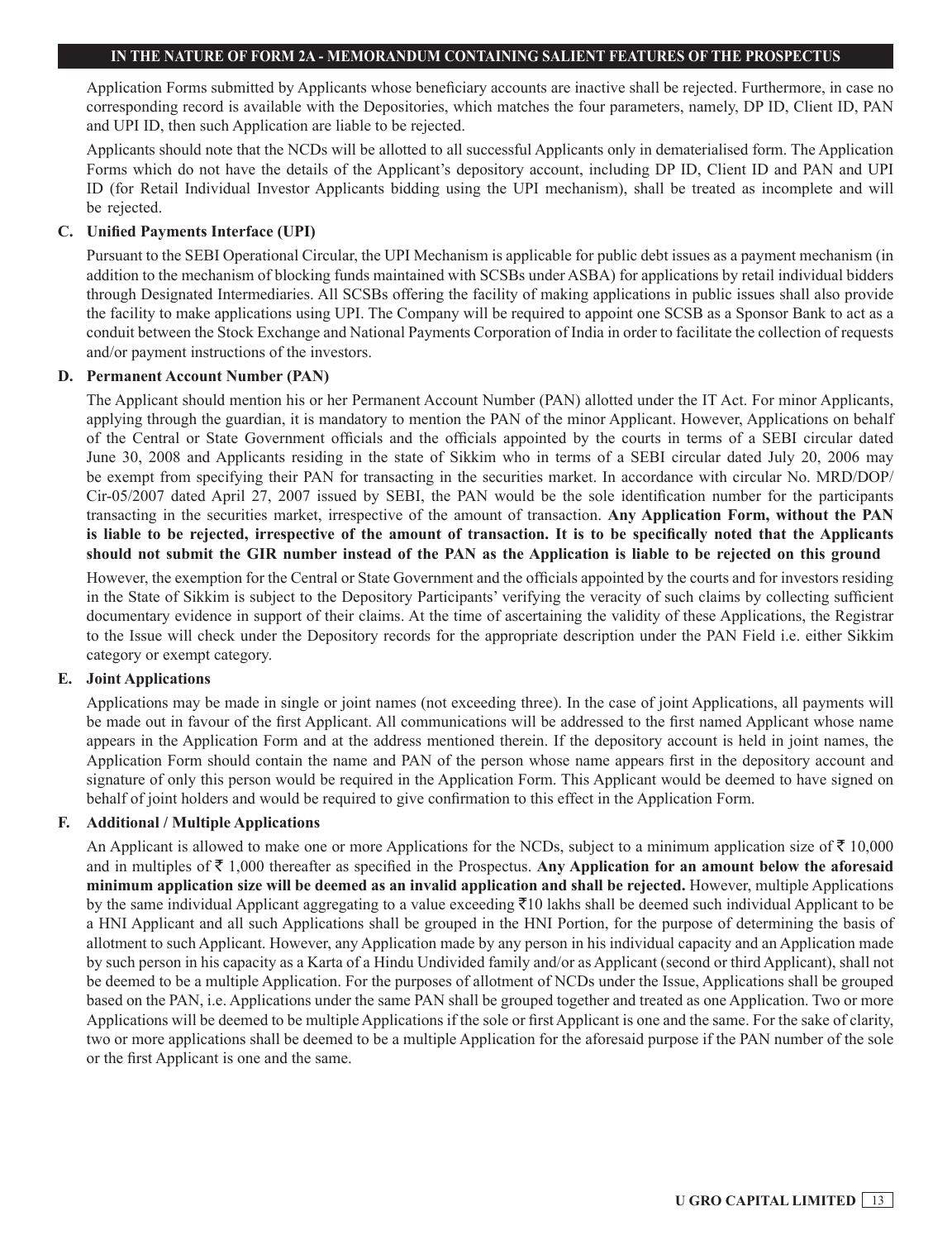#### **Process for investor application submitted with UPI as mode of payment**

- a. Before submission of the application with the intermediary, the investor would be required to have / create a UPI ID, with a maximum length of 45 characters including the handle (Example: InvestorID@bankname).
- b. An investor shall fill in the bid details in the application form along with his/ her bank account linked UPI ID and submit the application with any of the intermediaries or through the stock exchange App/ Web interface, or any other methods as may be permitted.
- c. The intermediary, upon receipt of form, shall upload the bid details along with the UPI ID on the stock exchange bidding platform using appropriate protocols.
- d. Once the bid has been entered in the bidding platform, the Stock Exchange shall undertake validation of the PAN and Demat account combination details of investor with the depository.
- e. The Depository shall validate the aforesaid PAN and Demat account details on a near real time basis and send response to stock exchange which would be shared by stock exchange with intermediary through its platform, for corrections, if any.
- f. Once the bid details are uploaded on the Stock Exchange platform, the Stock Exchange shall send an SMS to the investor regarding submission of his / her application, at the end of day, during the bidding period. For the last day of bidding, the SMS may be sent the next working day.
- g. Post undertaking validation with the Depository, the Stock Exchange shall, on a continuous basis, electronically share the bid details along with investors UPI ID, with the Sponsor Bank appointed by the issuer.
- h. The Sponsor Bank shall initiate a mandate request on the investor
- i. The request raised by the Sponsor Bank, would be electronically received by the investor as a SMS / intimation on his / her mobile no. / mobile app, associated with the UPI ID linked bank account.
- j. The investor shall be able to view the amount to be blocked as per his / her bid in such intimation. The investor shall be able to view an attachment wherein the public issue bid details submitted by investor will be visible. After reviewing the details properly, the investor shall be required to proceed to authorise the mandate. Such mandate raised by sponsor bank would be a one-time mandate for each application in the public issue.
- k. An investor is required to accept the UPI mandate latest by 5 pm on the third working day from the day of bidding on the stock exchange platform except for the last day of the issue period or any other modified closure date of the issue period in which case, he / she is required to accept the UPI mandate latest by 5 pm the next working day.
- l. An investor shall not be allowed to add or modify the bid(s) of the application except for modification of either DP ID/Client ID, or PAN ID but not both. However, the investor can withdraw the bid(s) and reapply.
- m. For mismatch bids, on successful validation of PAN and DP ID/ Client ID combination during T+1 modification session, such bids will be sent to Sponsor Bank for further processing by the Exchange on T+1 day till 1 PM.
- n. The facility of re-initiation/ resending the UPI mandate shall be available only till 5 pm on the day of bidding.
- o. Upon successful validation of block request by the investor, as above, the said information would be electronically received by the investors' bank, where the funds, equivalent to application amount, would get blocked in investors account. Intimation regarding confirmation of such block of funds in investors account would also be received by the investor.
- p. The information containing status of block request (e.g. accepted / decline / pending) would also be shared with the Sponsor Bank, which in turn would be shared with the Stock Exchange. The block request status would also be displayed on the Stock Exchange platform for information of the intermediary.
- q. The information received from Sponsor Bank, would be shared by stock exchange with RTA in the form of a file for the purpose of reconciliation.
- r. Post closure of the offer, the Stock Exchange shall share the bid details with RTA. Further, the Stock Exchange shall also provide the RTA, the final file received from the Sponsor Bank, containing status of blocked funds or otherwise, along with the bank account details with respect to applications made using UPI ID.
- s. The allotment of debt securities shall be done as SEBI Operational Circular.
- t. The RTA, based on information of bidding and blocking received from the Stock Exchange, shall undertake reconciliation of the bid data and block confirmation corresponding to the bids by all investor category applications (with and without the use of UPI) and prepare the basis of allotment.
- u. Upon approval of the basis of allotment, the RTA shall share the 'debit' file with Sponsor bank (through Stock Exchange) and SCSBs, as applicable, for credit of funds in the public issue account and unblocking of excess funds in the investor's account. The Sponsor Bank, based on the mandate approved by the investor at the time of blocking of funds, shall raise the debit / collect request from the investor's bank account, whereupon funds will be transferred from investor's account to the public issue account and remaining funds, if any, will be unblocked without any manual intervention by investor or their bank.

## 14 **U GRO CAPITAL LIMITED**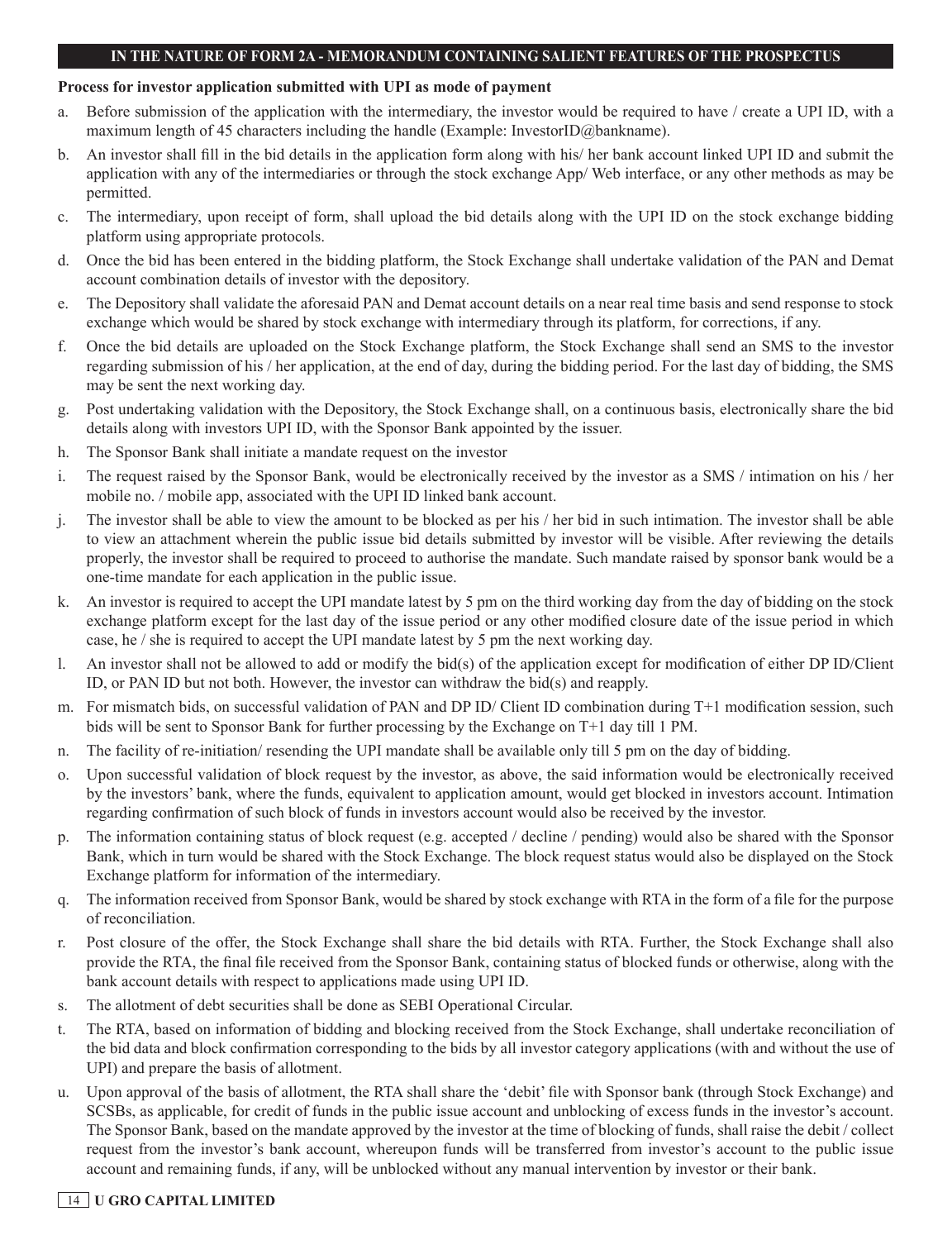- v. Upon confirmation of receipt of funds in the public issue account, the securities would be credited to the investor's account. The investor will be notified for full/partial allotment. For partial allotment, the remaining funds would be unblocked. For no allotment, mandate would be revoked and application amount would be unblocked for the investor.
- w. Thereafter, Stock Exchange will issue the listing and trading approval.
- x. Further, in accordance with the Operational Instructions and Guidelines for Making Application for Public Issue of Debt Securities through BSE Direct issued by BSE on December 28, 2020 the investor shall also be responsible for the following:
	- i. Investor shall check the Issue details before placing desired bids;
	- ii. Investor shall check and understand the UPI mandate acceptance and block of funds process before placing the bid;
	- iii. The receipt of the SMS for mandate acceptance is dependent upon the system response/ integration of UPI on Debt Public Issue System;
	- iv. Investor shall accept the UPI Mandate Requests within the stipulated timeline;
	- v. Investor shall note that the transaction will be treated as completed only after the acceptance of mandates by the investor by way of authorising the transaction by entering their UPI pin and successfully blocking funds through the ASBA process by the investor's bank;
	- vi. Investor shall check the status of their bid with respect to the mandate acceptance and blocking of funds for the completion of the transaction; and vii. In case the investor does not accept the mandate within stipulated timelines, in such case their bid will not be considered for allocation.
- y. Further, in accordance with circular issued by National Stock Exchange of India Limited for Introduction of Unified Payment Interface (UPI) for Debt IPO through NSE goBID on January 05, 2021 the investor shall also be responsible for the following:
	- i. After successful registration & log-in, the investors shall view and check the active Debt IPO's available from IPO dashboard.
	- ii. Investors shall check the issue/series details. Existing registered users of NSE goBID shall also be able to access once they accept the updated terms and condition.
	- iii. After successfully bidding on the platform, investors shall check the NSE goBID app/psp/sms for receipt of mandate  $\&$ take necessary action.
	- iv. UPI mandate can be accepted latest by 5 pm on the third working day from the day of bidding on the stock exchange platform except for the last day of the issue period or any other modified closure date of the issue period in which case, he / she is required to accept the UPI mandate latest by 5 pm the next working day.
	- v. For UPI bid the facility of re-initiation/ resending the UPI mandate shall be available only till 5 pm on the day of bidding.
	- vi. Investors can use the re-initiation/ resending facility only once in case of any issue in receipt/acceptance of mandate.
- z. The Investors are advised to read the operational guidelines mentioned for Making Application for Public Issue of Debt Securities through BSE Direct issued by BSE on December 28, 2020 and the circular issued by National Stock Exchange of India Limited for Introduction of Unified Payment Interface (UPI) for Debt IPO through NSE goBID on January 05, 2021 before investing through the through the app/ web interface of Stock Exchange(s).

### **Do's and Don'ts**

Applicants are advised to take note of the following while filling and submitting the Application Form:

## **Do's**

- 1. Check if you are eligible to apply as per the terms of this Prospectus, the Prospectus and applicable law;
- 2. Read all the instructions carefully and complete the Application Form in the prescribed form;
- 3. Ensure that you have obtained all necessary approvals from the relevant statutory and/or regulatory authorities to apply for, subscribe to and/or seek Allotment of NCDs pursuant to the Issue.
- 4. Ensure that the DP ID, Client ID and PAN mentioned in the Application Form, which shall be entered into the electronic system of the Stock Exchange are correct and match with the DP ID, Client ID and PAN available in the Depository database. Ensure that the DP ID and Client ID are correct and beneficiary account is activated for Allotment of NCDs in dematerialised form. The requirement for providing Depository Participant details shall be mandatory for all Applicants.
- 5. Ensure that you have mentioned the correct ASBA Account number in the Application Form.
- 6. Ensure that the Application Form is signed by the ASBA Account holder in case the Applicant is not the ASBA account holder.
- 7. Ensure that you have funds equal to the Application Amount in the ASBA Account before submitting the Application Form to the respective Designated Branch of the SCSB, or to the Designated Intermediaries, as the case may be.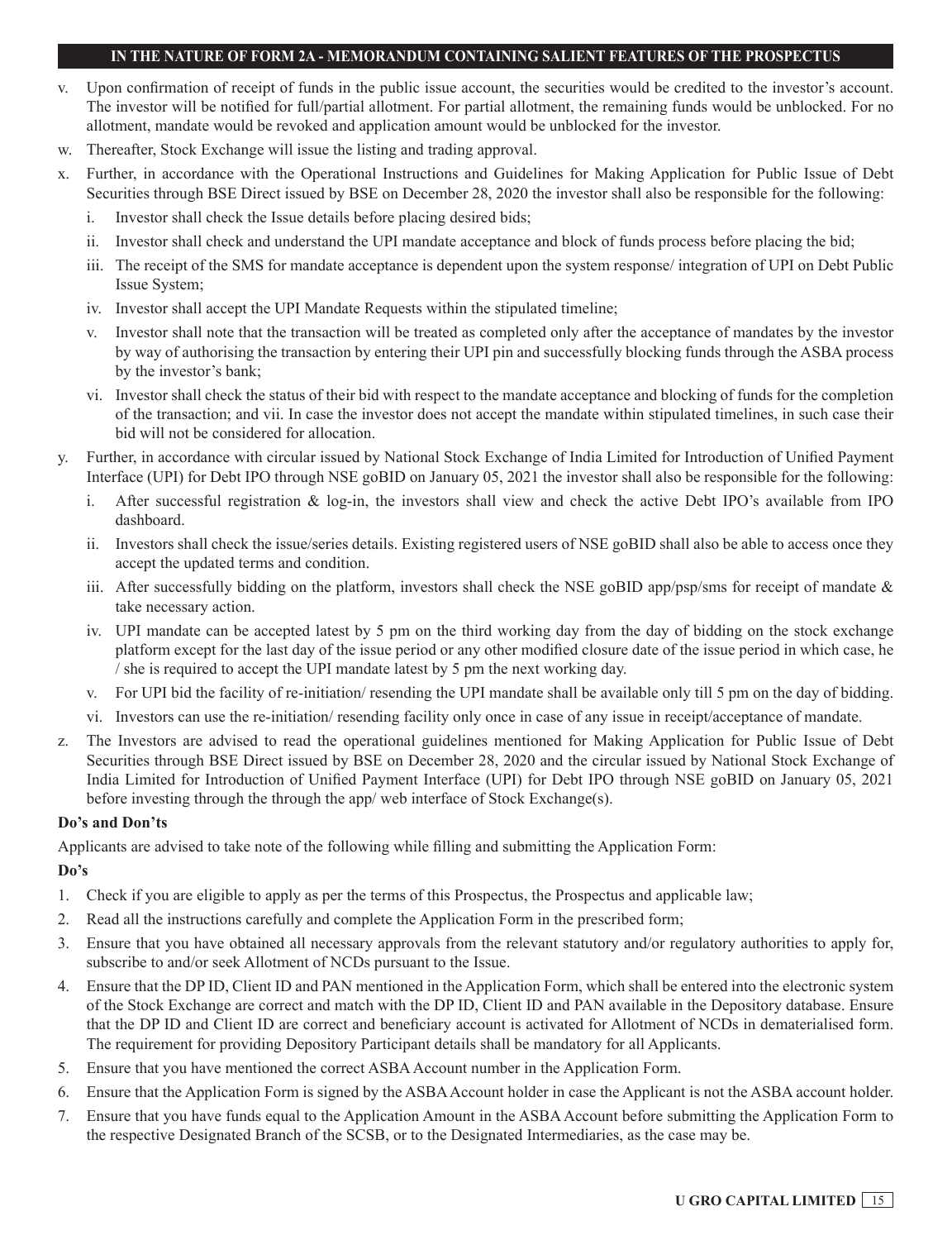- 8. Ensure that the Application Forms are submitted at the collection centres provided in the Application Forms, bearing the stamp of a member of the Consortium or Trading Members of the Stock Exchange, as the case may be.
- 9. Before submitting the Application Form with the Designated Intermediaries ensure that the SCSB, whose name has been filled in the Application Form, has named a branch in that relevant Bidding Centre;
- 10. Ensure that you have been given an acknowledgement as proof of having accepted the Application Form;
- 11. In case of any revision of Application in connection with any of the fields which are not allowed to be modified on the electronic application platform of the Stock Exchanges as per the procedures and requirements prescribed by each relevant Stock Exchange, ensure that you have first withdrawn your original Application and submit a fresh Application. For instance, as per the notice No: 20120831-22 dated August 31, 2012 issued by the NSE, fields namely, quantity, series, application no., sub-category codes will not be allowed for modification during the Issue. In such a case the date of the fresh Application will be considered for date priority for allotment purposes.
- 12. Ensure that signatures other than in the languages specified in the Eighth Schedule to the Constitution of India is attested by a Magistrate or a Notary Public or a Special Executive Magistrate under official seal.
- 13. Ensure that you mention your PAN in the Application Form. In case of joint Applicants, the PAN of all the Applicants should be provided, and for HUFs, PAN of the HUF should be provided. Any Application Form without the PAN is liable to be rejected. Applicants should not submit the GIR Number instead of the PAN as the Application is liable to be rejected on this ground.
- 14. In case of an HUF applying through its Karta, the Applicant is required to specify the name of an Applicant in the Application Form as 'XYZ Hindu Undivided Family applying through PQR', where PQR is the name of the Karta. However, the PAN number of the HUF should be mentioned in the Application Form and not that of the Karta;
- 15. Ensure that the Applications are submitted to the Members of Consortium, Trading Members of the Stock Exchanges or Designated Branches of the SCSBs, as the case may be, before the closure of application hours on the Issue Closing Date. For further information on the Issue programme, please see "General Information" on page 30 of this Prospectus.
- 16. Ensure that the Demographic Details including PAN are updated, true and correct in all respects.
- 17. Permanent Account Number: Except for Application (i) on behalf of the Central or State Government and officials appointed by the courts, and (ii) (subject to SEBI circular dated April 3, 2008) from the residents of the state of Sikkim, each of the Applicants should provide their PAN. Application Forms in which the PAN is not provided will be rejected. The exemption for the Central or State Government and officials appointed by the courts and for investors residing in the State of Sikkim is subject to (a) the demographic details received from the respective depositories confirming the exemption granted to the beneficiary owner by a suitable description in the PAN field and the beneficiary account remaining in "active status"; and (b) in the case of residents of Sikkim, the address as per the demographic details evidencing the same.
- 18. All Applicants are requested to tick the relevant column "Category of Investor" in the Application Form and Tick the series of NCDs in the Application Form that you wish to apply for.
- 19. Retail individual investors using the UPI Mechanism to ensure that they submit bids upto the application value of  $\bar{\mathcal{L}}2,00,000$ .
- 20. Investor using the UPI Mechanism should ensure that the correct UPI ID (with maximum length of 45 characters including the handle) is mentioned in the Bid cum Application Form.
- 21. Investors bidding using the UPI Mechanism should ensure that they use only their own bank account linked UPI ID to make an application in the issue and submit the application with any of the intermediaries or through the Stock Exchange App/ Web interface.
- 22. Ensure that you have correctly signed the authorisation /undertaking box in the Application Form or have otherwise provided an authorisation to the SCSB or Sponsor Bank, as applicable, via the electronic mode, for blocking funds in the ASBA Account equivalent to the Bid Amount mentioned in the Application Form, as the case may be, at the time of submission of the Bid. In case of Retail Individual Investor submitting their Bids and participating in the Offer through the UPI Mechanism, ensure that you authorise the UPI Mandate Request raised by the Sponsor Bank for blocking of funds equivalent to Bid Amount and subsequent debit of funds in case of Allotment.
- 23. Ensure that you have mentioned the correct details of ASBA Account (i.e., bank account number or UPI ID, as applicable) in the Application Form.
- 24. In case of Retail Individual Investor submitting their Bids and participating in the Offer through the UPI Mechanism, ensure that you authorise the UPI Mandate Request raised by the Sponsor Bank for blocking of funds equivalent to Bid Amount and subsequent debit of funds in case of Allotment.
- 25. Retail Individual Investors submitting Application Form using the UPI Mechanism, should ensure that the: (a) bank where the bank account linked to their UPI ID is maintained; and (b) the Mobile App and UPI handle being used for making the Bid, are listed on the website of SEBI at www.sebi.gov.in/sebiweb/other/OtherAction.do?doRecognisedFpi=yes&intmId=40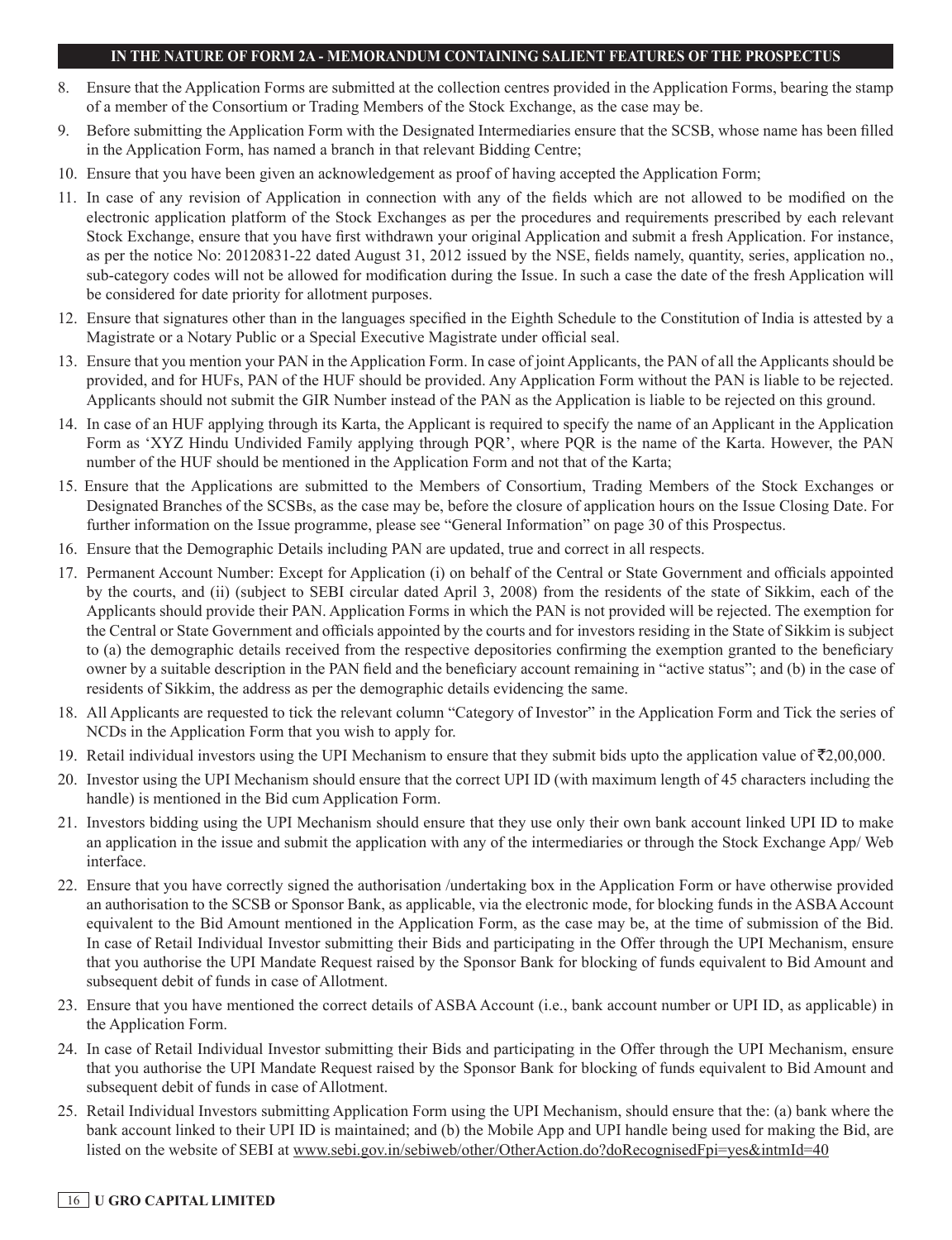**In terms of SEBI Operational Circular, SCSBs making applications on their own account using ASBA facility, should have a separate account in their own name with any other SEBI registered SCSB. Further, such account shall be used solely for the purpose of making application in public issues and clear demarcated funds should be available in such account.**

**SEBI Operational Circular stipulates the time between closure of the Issue and listing at 6 (six) Working Days. In order to enable compliance with the above timelines, investors are advised to use ASBA facility only to make payment.**

## **Don'ts:**

- 1. Do not apply for lower than the minimum application size.
- 2. Do not pay the Application Amount in cash, by cheque, by money order or by postal order or by stock invest.
- 3. Do not send Application Forms by post; instead submit the same to the Members of Consortium, sub-brokers, Trading Members of the Stock Exchanges or Designated Branches of the SCSBs, as the case may be.
- 4. Do not submit the Application Form to any non-SCSB bank or our Company.
- 5. Do not Bid on an Application Form that does not have the stamp of the relevant Designated Intermediary or the Designated Branch of the SCSB, as the case may be.
- 6. Do not fill up the Application Form such that the NCDs applied for exceeds the Issue size and/or investment limit or maximum number of NCDs that can be held under the applicable laws or regulations or maximum amount permissible under the applicable regulations.
- 7. Do not submit the GIR number instead of the PAN as the Application is liable to be rejected on this ground.
- 8. Do not submit incorrect details of the DP ID, Client ID, UPI ID and PAN or provide details for a beneficiary account which is suspended or for which details cannot be verified by the Registrar to the Issue.
- 9. Do not submit an Application Form using UPI ID, if the Application is for an amount more than  $\bar{\mathfrak{S}}2,00,000$ .
- 10. Do not submit a bid using UPI ID, if you are not a Retail Individual Investor.
- 11. Do not submit the Application Forms without ensuring that funds equivalent to the entire Application Amount are available for blocking in the relevant ASBA Account.
- 12. Do not submit Applications on plain paper or on incomplete or illegible Application Forms.
- 13. Do not apply if you are not competent to contract under the Indian Contract Act, 1872.
- 14. Bidding through the UPI Mechanism using the incorrect UPI handle or using a bank account of an SCSB and/or mobile applications which are not mentioned in the list provided in the SEBI.
- 15. Do not submit an Application in case you are not eligible to acquire NCDs under applicable law or your relevant constitutional documents or otherwise.
- 16. Do not submit an Application that does not comply with the securities law of your respective jurisdiction.
- 17. Do not apply if you are a person ineligible to apply for NCDs under the Issue including Applications by Persons Resident Outside India, NRI (inter-alia including NRIs who are (i) based in the USA, and/or, (ii) domiciled in the USA, and/or, (iii) residents/citizens of the USA, and/or, (iv) subject to any taxation laws of the USA).
- 18. Do not make an application of the NCD on multiple copies taken of a single form.
- 19. Payment of Application Amount in any mode other than through blocking of Application Amount in the ASBA Accounts shall not be accepted in the Issue.
- 20. Do not submit more than five Application Forms per ASBA Account.
- 21. If you are a Retail Individual Investor who is submitting the ASBA Application with any of the Designated Intermediaries and using your UPI ID for the purpose of blocking of funds, do not use any third party bank account or third-party linked bank account UPI ID.

**Kindly note that ASBA Applications submitted to the Members of Consortium or Trading Members of the Stock Exchanges at the Specified Cities will not be accepted if the SCSB where the ASBA Account, as specified in the Application Form, is maintained has not named at least one branch at that Specified City for the Members of Consortium or Trading Members of the Stock Exchange, as the case may be, to deposit such Application Forms (A list of such branches is available at 337 https:// www.sebi.gov.in/sebiweb/other/OtherAction.do?doRecognised=yes)).**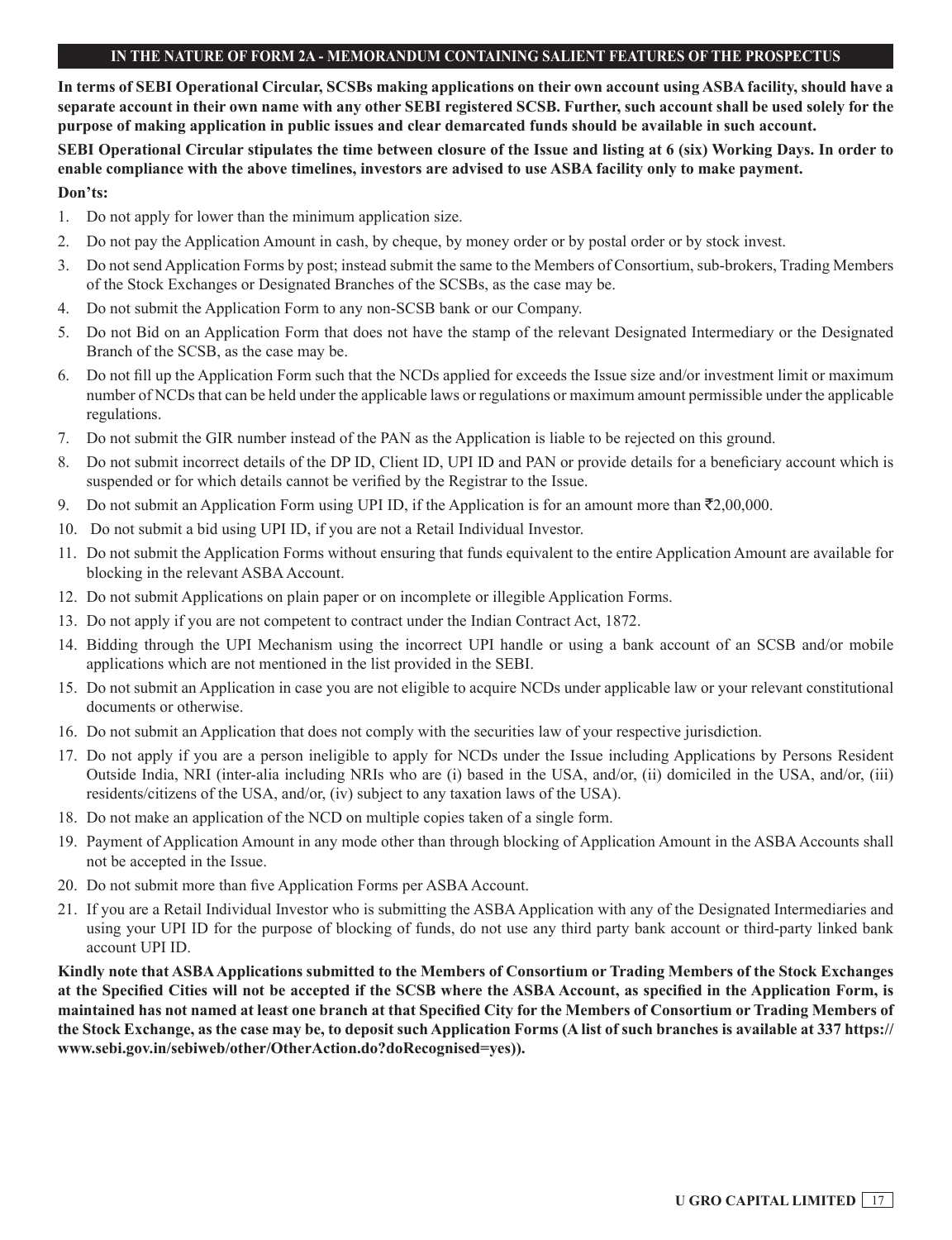### **REJECTION OF APPLICATIONS**

Applications would be liable to be rejected on the technical grounds listed below or if all required information is not provided or the Application Form is incomplete in any respect. The Board of Directors and/or Investment and Borrowing Committee of our Company reserves it's full, unqualified and absolute right to accept or reject any Application in whole or in part and in either case without assigning any reason thereof.

Application may be rejected on one or more technical grounds, including but not restricted to:

- i. Application by persons not competent to contract under the Indian Contract Act, 1872, as amended, except bids by Minors (applying through the guardian) having valid demat account as per demographic details provided by the Depository Participants.
- ii. Minor Applicants (applying through the guardian) without mentioning the PAN of the minor Applicant.
- iii. PAN not mentioned in the Application Form, except for Applications by or on behalf of the Central or State Government and the officials appointed by the courts and by investors residing in the State of Sikkim, provided such claims have been verified by the Depository Participants. In case of minor Applicants applying through guardian, when PAN of the Applicant is not mentioned.
- iv. Application Amount blocked being higher or lower than the value of NCDs Applied for. However, our Company may allot NCDs up to the number of NCDs Applied for, if the value of such NCDs Applied for exceeds the minimum Application size.
- v. Applications where a registered address in India is not provided for the Applicant.
- vi. In case of partnership firms (except LLPs), NCDs applied for in the name of the partnership and not the names of the individual partner(s).
- vii. DP ID and Client ID not mentioned in the Application Form;
- viii. GIR number furnished instead of PAN.
- ix. Applications by OCBs.
- x. Applications for an amount below the minimum application size.
- xi. Submission of more than five ASBA Forms per ASBA Account.
- xii. Applications by persons who are not eligible to acquire NCDs of our Company in terms of applicable laws, rules, regulations, guidelines and approvals.
- xiii. In case of Applications under power of attorney or by limited companies, corporate, trust etc., relevant documents are not submitted.
- xiv. Applications accompanied by Stock invest/cheque/ money order/ postal order/ cash.
- xv. If an authorisation to the SCSB or Sponsor Bank for blocking funds in the ASBA Account or acceptance of UPI Mandate Request raised has not been provided;
- xvi. Signature of sole Applicant missing, or in case of joint Applicants, the Application Forms not being signed by the first Applicant (as per the order appearing in the records of the Depository).
- xvii. Applications by persons debarred from accessing capital markets, by SEBI or any other regulatory authority.
- xviii. Date of Birth for first/sole Applicant for persons applying for Allotment not mentioned in the Application Form.
- xix. Application Forms not being signed by the ASBA Account holder, if the account holder is different from the Applicant.
- xx. Signature of the ASBA Account holder on the Application Form does not match with the signature available on the SCSB bank's records where the ASBA Account mentioned in the Application Form is maintained.
- xxi. Application Forms submitted to the Members of Consortium or Trading Members of the Stock Exchanges or Designated Branches of the SCSBs does not bear the stamp of the relevant Member of Consortium or Trading Member of the Stock Exchange or Designated Branch of the SCSB, as the case may be.
- xxii. Applications not having details of the ASBA Account to be blocked.
- xxiii. In case no corresponding record is available with the Depositories that matches three parameters namely, DP ID, Client ID and PAN or if PAN is not available in the Depository database.
- xxiv. Inadequate funds in the ASBA Account to enable the SCSB to block the Application Amount specified in the Application Form at the time of blocking such Application Amount in the ASBA Account or no confirmation is received from the SCSB for blocking of funds.
- xxv. SCSB making an application (a) through an ASBA account maintained with its own self or (b) through an ASBA Account maintained through a different SCSB not in its own name or (c) through an ASBA Account maintained through a different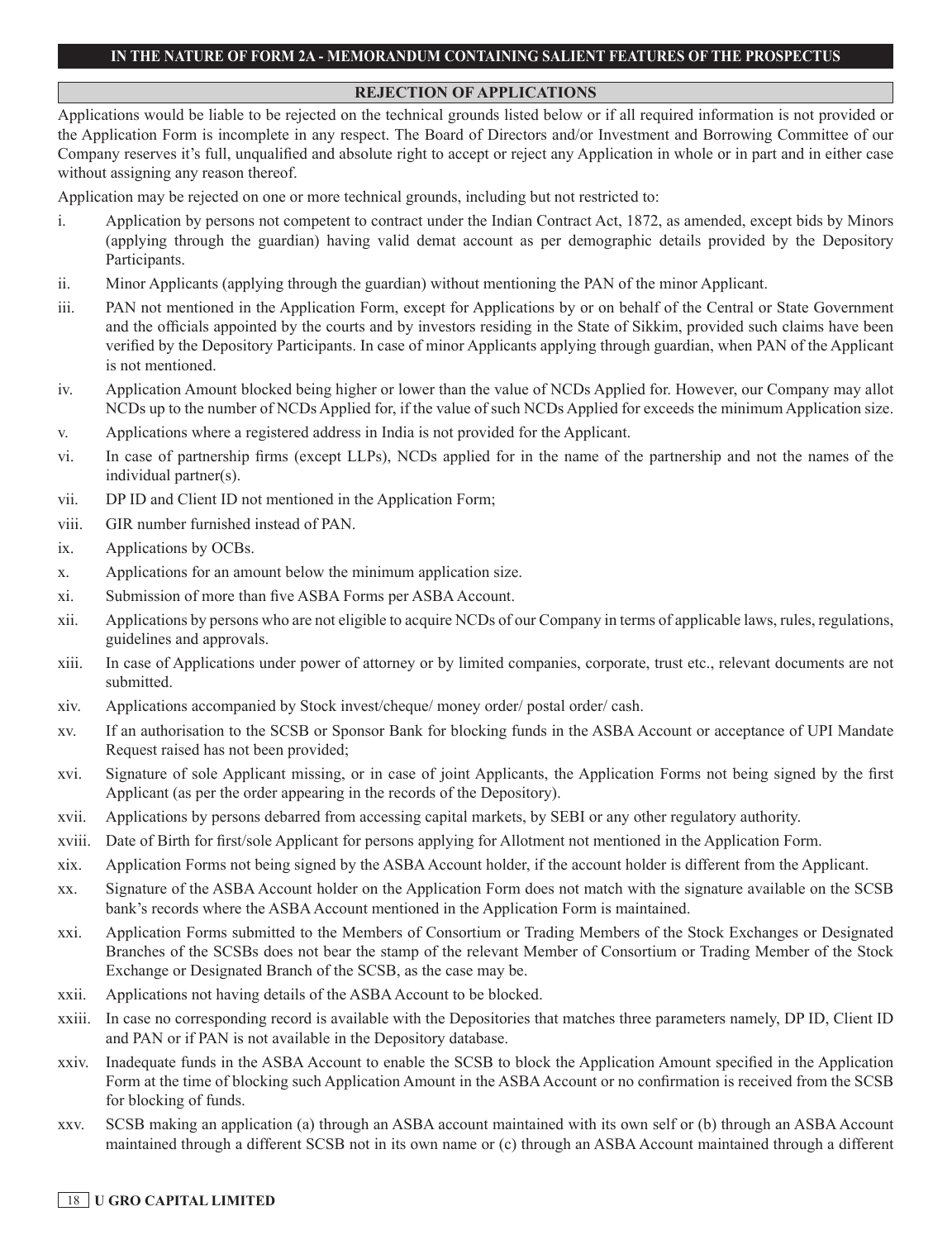SCSB in its own name, where clear demarcated funds are not present or (d) through an ASBA Account maintained through a different SCSB in its own name which ASBA Account is not utilised solely for the purpose of applying in public issues.

- xxvi. Applications for amounts greater than the maximum permissible amount prescribed by the regulations and applicable law.
- xxvii. Authorisation to the SCSB for blocking funds in the ASBA Account or acceptance of UPI Mandate Request raised has been not provided.
- xxviii. Applications by persons prohibited from buying, selling or dealing in shares, directly or indirectly, by SEBI or any other regulatory authority.
- xxix. Applications by any person outside India.
- xxx. Applications by other persons who are not eligible to apply for NCDs under the Issue under applicable Indian or foreign statutory/regulatory requirements.
- xxxi. Applications not uploaded on the online platform of the Stock Exchange.
- xxxii. Applications uploaded after the expiry of the allocated time on the Issue Closing Date, unless extended by the Stock Exchange, as applicable.
- xxxiii. Application Forms not delivered by the Applicant within the time prescribed as per the Application Form and the Prospectus and as per the instructions in the Application Form.
- xxxiv. Applications by Applicants whose demat accounts have been 'suspended for credit' pursuant to the circular issued by SEBI on July 29, 2010 bearing number CIR/MRD/DP/22/2010.
- xxxv. Where PAN details in the Application Form and as entered into the electronic system of the Stock Exchange, are not as per the records of the Depositories.
- xxxvi. Applications for Allotment of NCDs in dematerialised form providing an inoperative demat account number.
- xxxvii. Applications submitted to the Members of Consortium, or Trading Members of the Stock Exchanges at locations other than the Specified Cities or at a Designated Branch of a SCSB where the ASBA Account is not maintained.
- xxxviii. Applications tendered to the Trading Members of the Stock Exchanges at centers other than the centers mentioned in the Application Form.
- xxxix. Investor Category not ticked.
- xl. In case of cancellation of one or more orders (series) within an Application, leading to total order quantity falling under the minimum quantity required for a single Application.
- xli. The UPI Mandate Request is not approved by the Retail Individual Investor.
- xlii. Forms not uploaded on the electronic software of the Stock Exchange.

**Kindly note that Applications submitted to the Members of Consortium, or Trading Members of the Stock Exchanges at the Specified Cities will not be accepted if the SCSB where the ASBA Account, as specified in the ASBA Form, is maintained has not named at least one branch at that Specified City for the Members of Consortium, or Trading Members of the Stock Exchange, as the case may be, to deposit ASBA Applications (A list of such branches is available at https://www.sebi.gov.in/ sebiweb/other/OtherAction.do?doRecognised=yes).**

For information on certain procedures to be carried out by the Registrar to the Offer for finalisation of the basis of allotment, please refer to "Issue Procedure" on page 164 of the Prospectus.

### **BASIS OF ALLOTMENT**

#### **Basis of Allotment for NCDs**

The Registrar will aggregate the Applications, based on the applications received through an electronic book from the Stock Exchanges and determine the valid Application for the purpose of drawing the basis of allocation.

#### **Allocation Ratio**

**The Registrar will aggregate the Applications based on the Applications received through an electronic book from the Stock Exchanges and determine the valid applications for the purpose of drawing the basis of allocation. Grouping of the application received will be then done in the following manner:**

Grouping of Applications and Allocation Ratio: Applications received from various applicants shall be grouped together on the following basis:

- (a) Applications received from Category I applicants: Applications received from Category I, shall be grouped together, ("**Institutional Portion**");
- (b) Applications received from Category II applicants: Applications received from Category II, shall be grouped together, ("**Non-Institutional Portion**");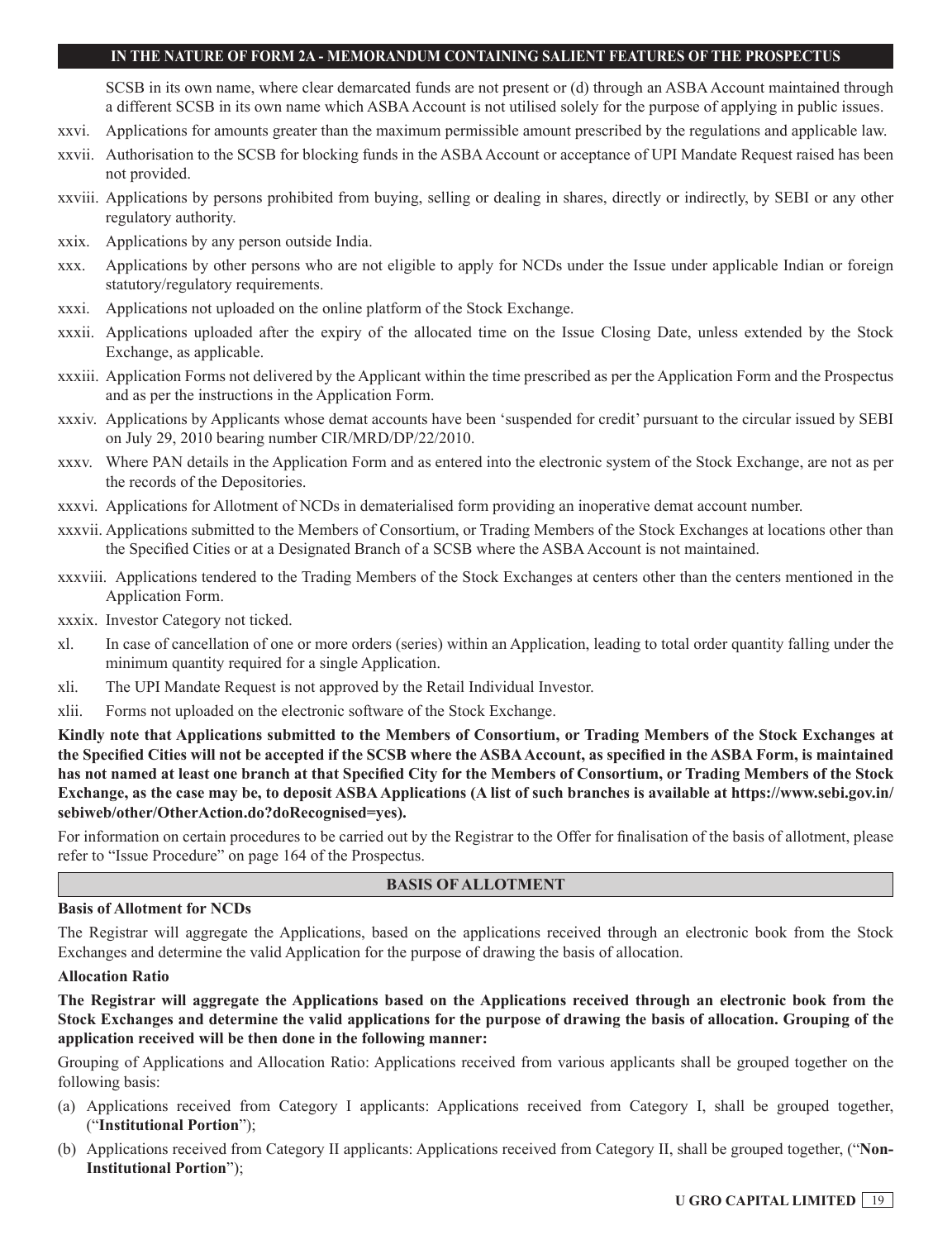- (c) Applications received from Category III applicants: Applications received from Category III, shall be grouped together, ("**High Net-worth Individual**" / **("HNIs"**);
- (d) Applications received from Category IV applicants: Applications received from Category IV, shall be grouped together, ("**Retail Individual Portion**").

For removal of doubt, "Institutional Portion", "Non-Institutional Portion", "HNIs" and "Retail Individual Portion" are individually referred to as "Portion" and collectively referred to as "Portions".

### **Basis of Allotment for NCDs**

Allotments in the first instance:

- (i) Applicants belonging to the Category I, in the first instance, will be allocated NCDs up to 40% of overall Issue Size on first come first serve basis (determined on the basis of date of receipt of each Application duly acknowledged by the Lead Manager and their respective affiliates/SCSB (Designated Branch or online acknowledgement));
- (ii) Applicants belonging to the Category II, in the first instance, will be allocated NCDs up to 40% of Overall Issue Size on first come first serve basis (determined on the basis of date of receipt of each Application duly acknowledged by the Members of the Syndicate/Trading Members/SCSB (Designated Branch or online acknowledgement));
- (iii) Applicants belonging to the Category III, in the first instance, will be allocated NCDs up to 10% of Overall Issue Size on first come first serve basis (determined on the basis of date of receipt of each Application duly acknowledged by the Members of the Syndicate/Trading Members/SCSB (Designated Branch or online acknowledgement));
- (iv) Applicants belonging to the Category IV, in the first instance, will be allocated NCDs up to 10% of Overall Issue Size on first come first serve basis (determined on the basis of date of receipt of each Application duly acknowledged by the Members of the Syndicate/Trading Members/SCSB (Designated Branch or online acknowledgement));

Allotments, in consultation with the Designated Stock Exchange, shall be made on date priority basis i.e., a first-come first-serve basis, based on the date of upload of each Application in to the electronic book with Stock Exchange, in each Portion subject to the Allocation Ratio. However, on the date of oversubscription, the Allotments would be made to the Applicants on proportionate basis.

(a) Under Subscription:

Under subscription, if any, in any Portion, priority in Allotments will be given in the following order:

- i. Institutional Portion
- ii. Non-Institutional Portion
- iii. Resident Indian individuals
- iv. Hindu undivided families through the Karta
- v. on a first come first serve basis.

Within each Portion, priority in Allotments will be given on a first-come-first-serve basis, based on the date of upload of each Application into the electronic system of the Stock Exchanges.

For each Portion, all Applications uploaded into the electronic book with the Stock Exchange would be treated at par with each other. Allotment would be on proportionate basis, where Applications uploaded into the Platform of the Stock Exchange on a particular date exceeds NCDs to be allotted for each Portion, respectively.

Minimum allotment of 10 NCD and in multiples of 1 (one) NCD thereafter would be made in case of each valid Application.

(b) Allotments in case of oversubscription:

In case of an oversubscription, Allotments to the maximum extent, as possible, will be made on a first-come first-serve basis and thereafter on proportionate basis, i.e. full Allotment of NCDs to the valid Applicants on a first come first serve basis for forms uploaded up to 5 pm of the date falling 1 (one) day prior to the date of oversubscription and proportionate allotment of NCDs to the valid Applicants on the date of oversubscription (based on the date of upload of the Application on the Stock Exchange Platform, in each Portion). In case of over subscription on date of opening of the Issue, the Allotment shall be made on a proportionate basis. Applications received for the NCDs after the date of oversubscription will not be considered for Allotment.

In view of the same, the Investors are advised to refer to the Stock Exchange website at www.bseindia.com and www.nseindia. com for details in respect of subscription.

- (c) Proportionate Allotments: For each Portion, on the date of oversubscription:
	- i. Allotments to the Applicants shall be made in proportion to their respective Application size, rounded off to the nearest integer;
	- ii. If the process of rounding off to the nearest integer results in the actual allocation of NCDs being higher than the Issue Size, not all Applicants will be allotted the number of NCDs arrived at after such rounding off. Rather, each Applicant whose Allotment size, prior to rounding off, had the highest decimal point would be given preference;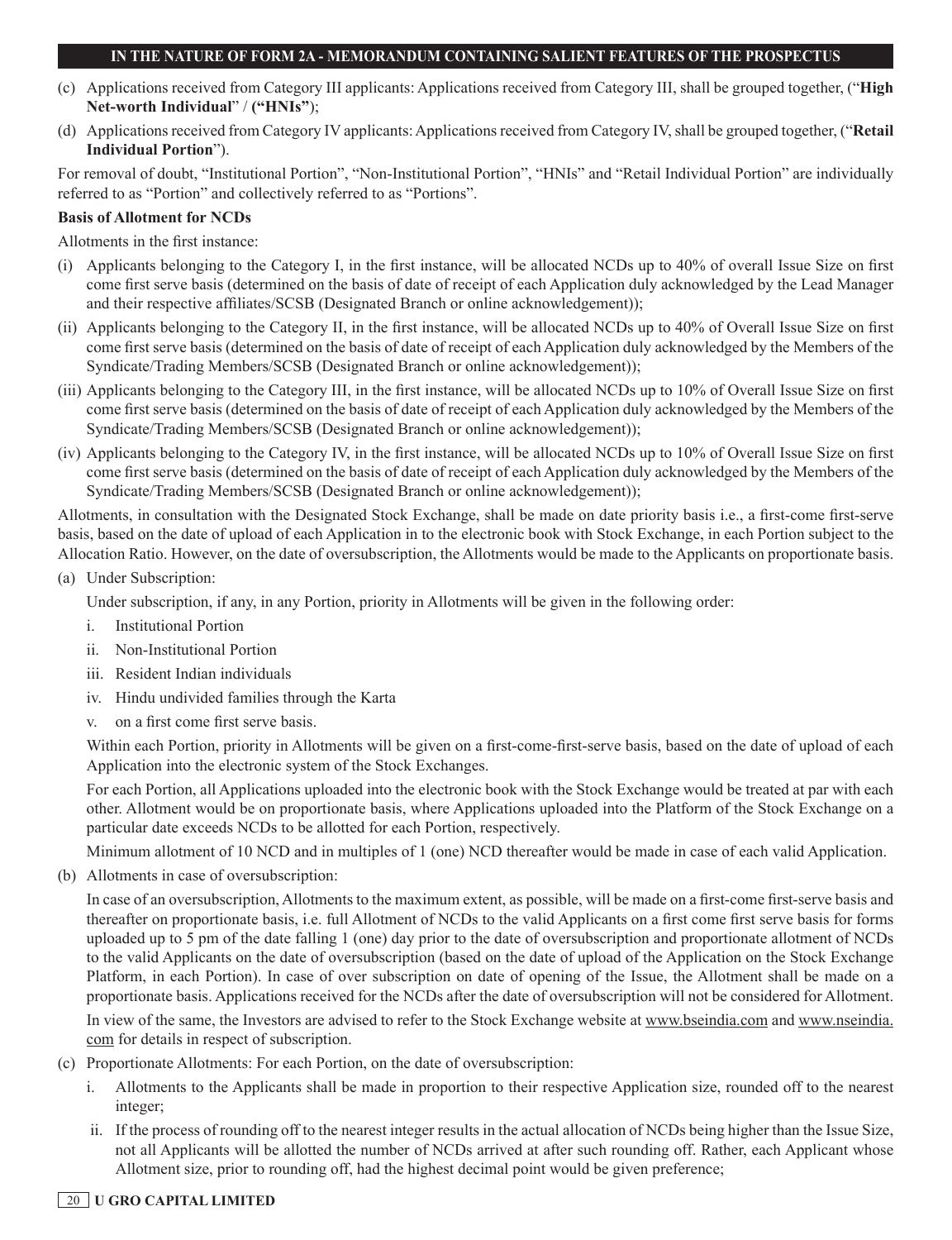iii. In the event, there are more than one Applicant whose entitlement remain equal after the manner of distribution referred to above, our Company will ensure that the Basis of Allotment is finalised by draw of lots in a fair and equitable manner; and

All decisions pertaining to the Basis of Allotment of NCDs pursuant to the Issue shall be taken by our Company in consultation with the Lead Manager and the Designated Stock Exchange and in compliance with the aforementioned provisions of the Prospectus.

#### **Unblocking of Funds for withdrawn, rejected or unsuccessful or partially successful Applications**

The Registrar shall, pursuant to preparation of Basis of Allotment, instruct the relevant SCSB to unblock the funds in the relevant ASBA Account for withdrawn, rejected or unsuccessful or partially successful Applications within 6 (six) Working Days of the Issue Closing Date.

### **INVESTOR WITHDRAWALS**

#### **Withdrawal of Applications during the Issue Period**

Applicants can withdraw their Applications until the Issue Closing Date. In case an Applicant wishes to withdraw the Application during the Issue Period, the same can be done by submitting a request for the same to the concerned Designated Intermediary who shall do the requisite. In case of Applications (other than under the UPI Mechanism) were submitted to the Designated Intermediaries, upon receipt of the request for withdrawal from the Applicant, the relevant Designated Intermediary, as the case may be, shall do the requisite, including deletion of details of the withdrawn Application Form from the electronic system of the Stock Exchange and intimating the Designated Branch of the SCSB unblock of the funds blocked in the ASBA Account at the time of making the Application. In case of Applications (other than under the UPI Mechanism) submitted directly to the Designated Branch of the SCSB, upon receipt of the request for withdraw from the Applicant, the relevant Designated Branch shall do the requisite, including deletion of details of the withdrawn Application Form from the electronic system of the Stock Exchange and unblocking of the funds in the ASBA Account, directly.

### **Withdrawal of Applications after the Issue Period**

In case an Applicant wishes to withdraw the Application after the Issue Closing Date or early closure date, the same can be done by submitting a withdrawal request to the Registrar to the Issue prior to the finalisation of the Basis of Allotment.

#### **TERMS OF THE ISSUE**

#### **Minimum Subscription**

In terms of the SEBI NCS Regulations, for an issuer undertaking a public issue of debt securities the minimum subscription for public issue of debt securities shall be 75% of the Issue Size. If our Company does not receive the minimum subscription of 75% of the Issue Size, prior to the Issue Closing Date, the entire subscription amount shall be unblocked in the Applicants ASBA Account within eight working days from the date of closure of the Issue or such time as may be specified by SEBI. The refunded subscription amount shall be credited only to the account from which the relevant subscription amount was remitted. In the event, there is a delay by our Company in unblocking the aforesaid ASBA Account within the prescribed time limit, our Company will pay interest at the rate of 15% per annum for the delayed period.

### **Right to Recall or Redeem prior to Maturity** – Not Applicable

### **Security**

- (a) The Debentures shall be secured by way of:
	- (i) a first ranking exclusive and continuing charge to be created pursuant to an unattested deed of hypothecation, dated on or about the Effective Date, executed or to be executed and delivered by the Issuer in a form acceptable to the Debenture Trustee ("**Deed of Hypothecation**") over the receivables (both present and future) arising out of identified book debts/loan receivables of the Issuer and all rights under the relevant loan documents in respect of the aforementioned identified book debts/loan receivables, and as set out in the Deed of Hypothecation ("**Hypothecated Assets**"); and
	- (ii) such other security interest/contractual comfort as may be agreed between the Issuer and the Debenture Holders ((i) and (ii) above are collectively referred to as the "**Transaction Security**").

For further details, please refer "Terms of the Issue" on page 149 of the Prospectus

| <b>DEBT EQUITY RATIO</b>                                                                               |           |           |  |  |
|--------------------------------------------------------------------------------------------------------|-----------|-----------|--|--|
| The debt equity ratio of our Company, prior and post to this Issue as on March 31, 2021 is as follows: |           |           |  |  |
| <b>Particulars</b><br><b>Pre-Issue</b><br>Post-Issue                                                   |           |           |  |  |
| Debt                                                                                                   |           |           |  |  |
| Debt Securities                                                                                        | 29,940.69 | 34,940.69 |  |  |
| Borrowings (other than Debt Securities)                                                                | 46,628.79 | 46,628.79 |  |  |
| <b>Total Debt</b>                                                                                      | 76,569.48 | 81,569.48 |  |  |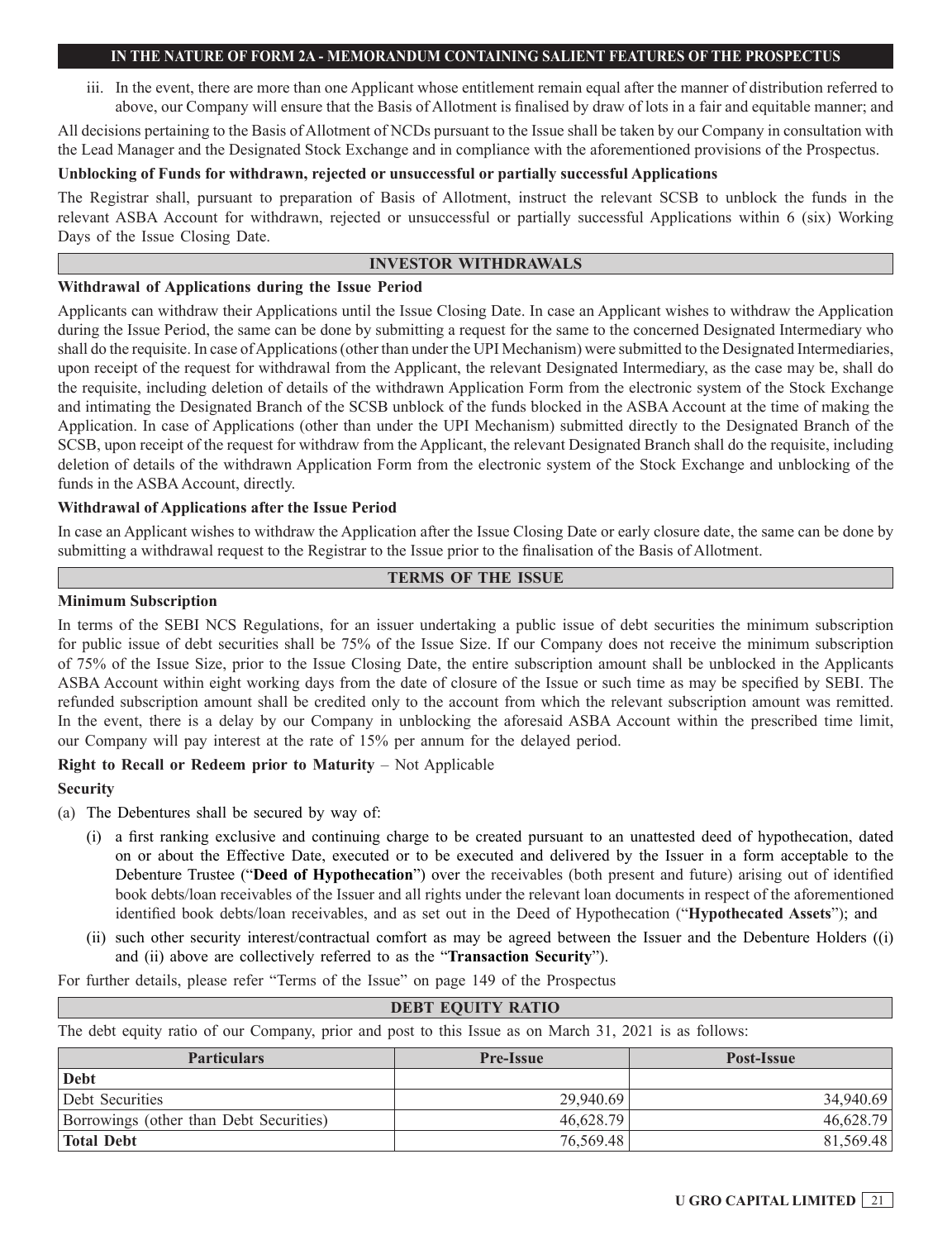| <b>Particulars</b>   | <b>Pre-Issue</b> | Post-Issue |
|----------------------|------------------|------------|
| <b>Equity</b>        |                  |            |
| Equity Share Capital | 7.052.86         | 7,052.86   |
| Other Equity         | 88,190.96        | 88,190.96  |
| <b>Total Equity</b>  | 95,243.82        | 95,243.82  |
| Debt/Equity          | 0.80             | 0.86       |

Note 1: The debt equity ratio post issue is indicative and is on account of inflow of  $\overline{5}5,000$  lakhs from the proposed public issue.

Note 2: The debt equity ratio pre-issue is calculated based on the Reformatted Financial Statements for the year ended March 31, 2021.

Note 3:

- 1. Short term borrowings represent borrowings which are due within twelve months from March 31, 2021.
- 2. Long term borrowings represent debts other than short term borrowings, as defined above, including current maturities of long-term borrowings.
- 3. The figures disclosed above are based on the Reformatted Financial Statements of the Company as at March 31, 2021.
- 4. Total Debts to Total assets = Short term borrowings + Long term borrowings including current maturity of long term borrowings / Total Assets.
- 5. Debt Service Coverage Ratios = Earnings before Interest and Taxes/ Total Debt (Borrowings)
- 6. Interest service coverage ratio = Earnings before Interest and Taxes / Finance Cost
- 7. Bad debts to Account receivable ratio = Bad Debts written off / Trade Receivables
- 8. Debt / Equity Ratio= Total Debt (Borrowings) / Net worth.
- 9. The debt-equity ratio post the Issue is indicative and is on account of inflow of  $\overline{55,000}$  lakhs from the proposed public issue and does not include contingent and off-balance sheet liabilities. The actual debt-equity ratio post the Issue would depend upon the actual position of debt and shareholders fund on the date of allotment.

## **LEGAL AND OTHER INFORMATION**

**A. Total number of material outstanding litigations against the company and amount involved**

| <b>Particulars</b>                                                   | No. of<br>cases | Total amount involved* |
|----------------------------------------------------------------------|-----------------|------------------------|
| Total number of material outstanding litigations against the Company |                 |                        |

*\*Approximate amount involved and to the extent quantifiable and includes claims against our Company*

For further details "Outstanding Litigation" on page 125 of the Prospectus

### **B. Brief details of top 5 material outstanding litigations against the company and amount involved - NIL**

| Sr. | <b>Particulars</b>                                                                        | Litigation filed by $\vert$ Current |               | <b>Amount</b>            |
|-----|-------------------------------------------------------------------------------------------|-------------------------------------|---------------|--------------------------|
| No. |                                                                                           |                                     | <b>Status</b> | Involved $(\bar{\zeta})$ |
|     | Appeal before the Hon'ble High Court at Calcutta against the Bell Finvest (India) Pending |                                     |               | 500 lakhs                |
|     | arbitral award passed in favour of the Company                                            | Limited                             |               |                          |

- **C. Regulatory Action, if any disciplinary action taken by SEBI or stock exchanges against the Promoters / Group companies in last 5 financial years including outstanding action, if any -** NIL
- **D. Brief details of outstanding criminal proceedings against Promoters -** NIL

## **MATERIAL DEVELOPMENTS**

No other material developments have taken place in our Company since March 31, 2021, i.e. the last audited financial statements, till the date of filing the Prospectus, except the amounts borrowed by our Company for onward lending in the ordinary course of business. Further, no equity shares have been allotted by our Company since March 31, 2021.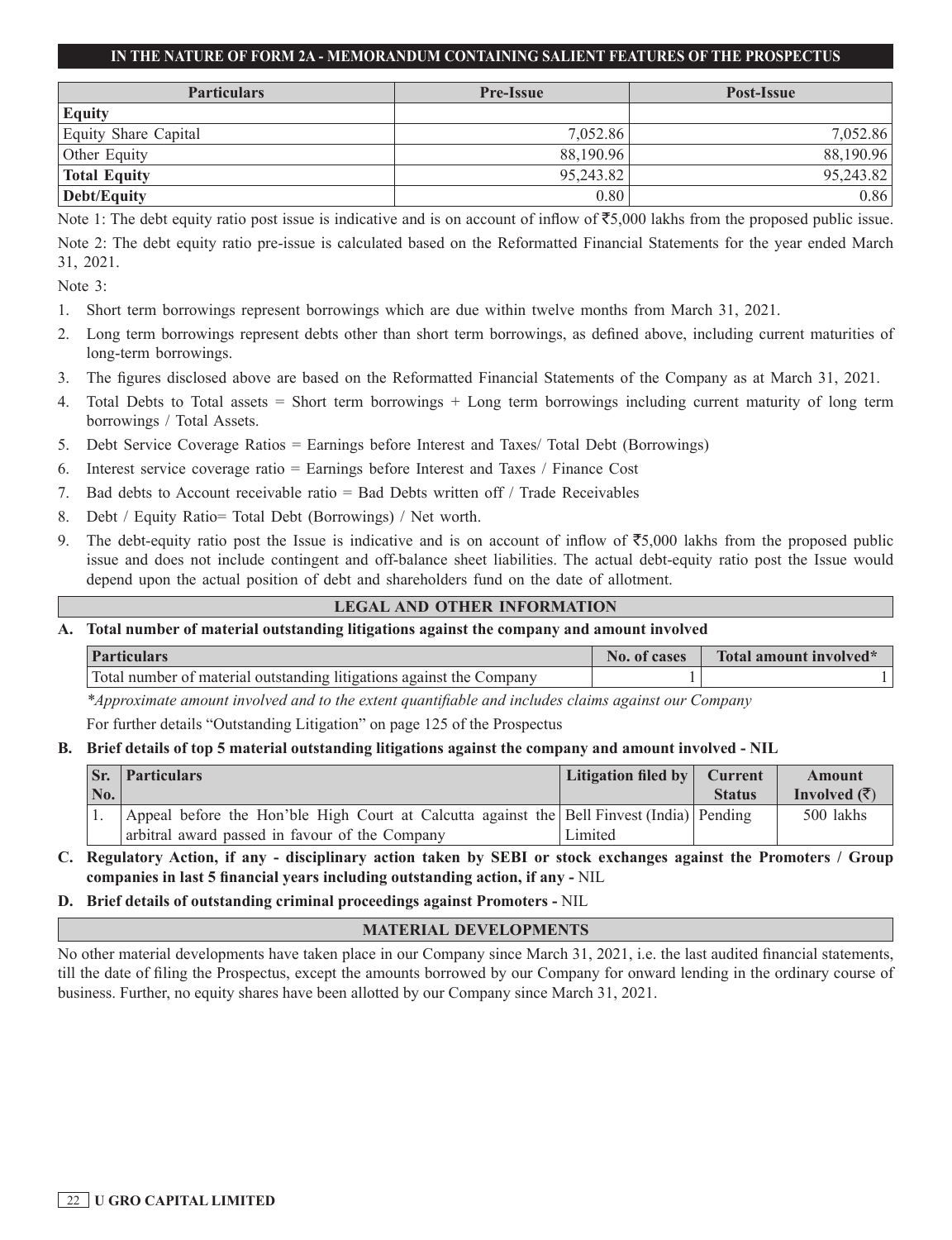#### **DECLARATION**

We, the Directors of the Company, hereby certify and declare that all applicable legal requirements in connection with the Issue and our Company, including relevant provisions of the Companies Act, 2013, as amended, and the rules prescribed thereunder, to the extent applicable as on this date, the Securities Contracts (Regulation) Act, 1956, as amended, the Securities and Exchange Board of India Act, 1992, as amended, and rules, regulations, guidelines and circulars issued by the Government of India, the rules, regulations, guidelines and circulars issued by the Reserve Bank of India, and the rules, regulations, guidelines and circulars issued by Securities and Exchange Board of India including, the Securities and Exchange Board of India (Issue and Listing of Non-Convertible Securities) Regulations, 2021, as amended, the Securities and Exchange Board of India (Listing Obligations and Disclosure Requirements) Regulations, 2015, as amended, to the extent applicable, as the case may be, have been complied with; no statement made in the Prospectus is contrary to the relevant provisions of any rules, regulations, guidelines and circulars as applicable to the Prospectus and compliance with the Companies Act, 2013 and the rules does not imply that payment of interest or repayment of debt securities, is guaranteed by the Central Government; the monies received under the Issue shall be used only for the purposes and objects indicated in the Prospectus.

We further certify that all the disclosures and statements in the Prospectus and in the attachments thereto are true, accurate, correct and complete and do not omit disclosure of any material fact which may make the statements made therein, in light of circumstances under which they were made, false or misleading. The Prospectus does not contain any misstatements; and no information material to the subject matter of this form has been suppressed or concealed and whatever is stated in the Prospectus is as per the original records maintained by the Promoter(s) subscribing to the Memorandum of Association and Articles of Association.

#### **Signed by the Board of Directors of the Company**

**Shachindra Nath** Executive Chairman & Managing Director DIN: 00510618

**Navin Kumar Maini** Independent Director DIN: 00419921

**Ranjana Agarwal** Independent Director DIN: 03340032

### **Rajeev Krishnamuralilal Agarwal** Independent Director DIN: 07984221

**Manoj Kumar Sehrawat** Non-Executive Director DIN: 02224299

**Kanak Kamal Kapur** Non-Executive Director DIN: 03299278 Date: October 29, 2021

Place: Mumbai

**Abhijit Sen** Independent Director DIN: 00002593

**Satyananda Mishra** Independent Director DIN: 01807198

#### **Karuppasamy Singam** Independent Director DIN: 03632212

**Navin Puri** Independent Director DIN: 08493643

**Amit Gupta** Non-Executive Director DIN: 02282600

**Chetan Kulbhushan Gupta** Non-Executive Director DIN: 07704601

### **FOR FURTHER DETAILS PLEASE REFER TO PROSPECTUS DATED OCTOBER 29, 2021**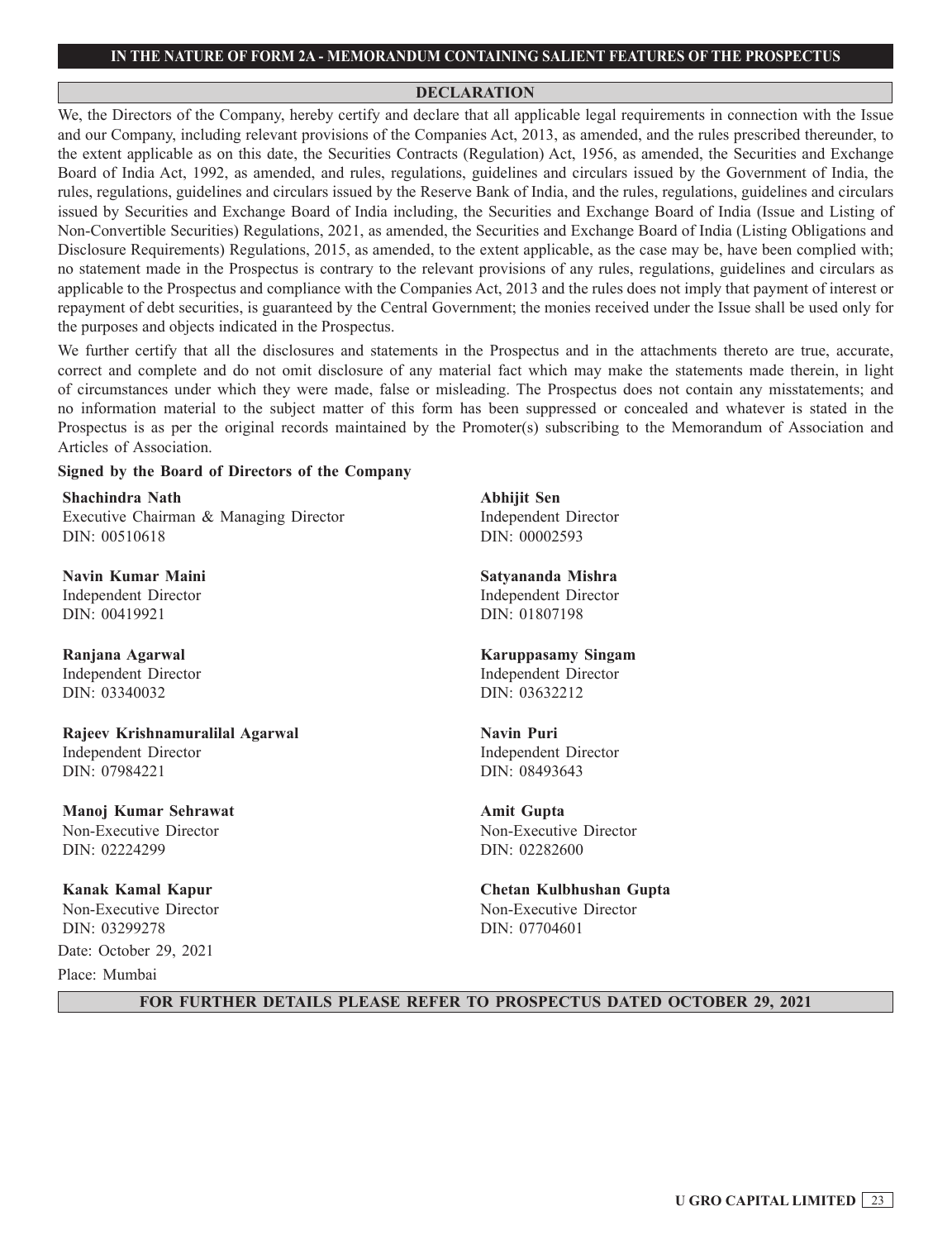## **BIDDING AND/OR COLLECTION CENTER DETAILS TIMING FOR SUBMISSION OF APPLICATION FORMS**

Applications Forms for the Issue will be accepted only between 10.00 a.m. and 5.00 p.m. (Indian Standard Time) or such extended time as may be permitted by the Stock Exchanges, during the Issue Period as mentioned above on all days between Monday and Friday (both inclusive barring public holiday), (i) by the Consortium or the Trading Members of the Stock Exchanges, as the case maybe, at the centres mentioned in Application Form through the ASBA mode, (a) directly by the Designated Branches of the SCSBs or (b) by the centres of the Consortium, sub-brokers or the Trading Members of the Stock Exchanges, as the case maybe, only at the selected cities. On the Issue Closing Date Application Forms will be accepted only between 10 a.m. and 3.00 p.m. (Indian Standard Time) and uploaded until 5.00 p.m. or such extended time as may be permitted by the Stock Exchanges. Further, pending mandate requests for bids placed on the last day of bidding will be validated by 5 PM on one Working Day after the Issue Closing Date For further details please refer to "Issue Procedure" on page 164 of the Prospectus.

Due to limitation of time available for uploading the Applications on the Issue Closing Date, Applicants are advised to submit their Application Forms one day prior to the Issue Closing Date and, no later than 3.00 p.m. (Indian Standard Time) on the Issue Closing Date. Applicants are cautioned that in the event a large number of Applications are received on the Issue Closing Date, there may be some Applications which are not uploaded due to lack of sufficient time to upload. Such Applications that cannot be uploaded will not be considered for allocation under the Issue. Application Forms will only be accepted on Working Days during the Issue Period. Neither our Company, nor the Lead Manager or Trading Members of the Stock Exchanges are liable for any failure in uploading the Applications due to failure in any software/ hardware systems or otherwise.

## **CENTERS FOR AVAILABILITY AND ACCEPTANCE OF APPLICATION FORMS**

In relation to ASBA Applications submitted to the Lead Manager, Lead Broker, sub-brokers or the Trading Members of the Stock Exchange, the list of branches of the SCSBs at the Specified Cities named by the respective SCSBs to receive deposits of ASBA Applications from such Lead Manager, Lead Broker, sub-brokers or the Trading Members of the Stock Exchange is provided on www.sebi.gov.in or at such other website as may be prescribed by SEBI from time to time. In accordance with SEBI Circular No. CIR/CFD/14/2012 dated October 4, 2012 and CIR/CFD/POLICYCELL/11/2015 dated November 10, 2015, Applicants can submit the Application Forms with the Registered Brokers at the Broker Centers, CDPs at the Designated CDP Locations or the RTAs at the Designated RTA Locations, respective lists of which, including details such as address and telephone number, are available at the website of the Stock Exchanges at www.bseindia.com and www.nseindia.com. For more information on such branches collecting ASBA Applications from Members of the Syndicate or the Trading Members of the Stock Exchange only in the Specified Cities, see the above mentioned web-link.

### **SUNDAE CAPITAL ADVISORS PRIVATE LIMITED**

**MUMBAI:** Level 9, Platina, Plot No. C – 59, 'G' Block, Bandra Kurla Complex Bandra (East), Mumbai - 400 051; **NEW DELHI:** 3rd Floor, C-11, Community Centre, Janak Puri, New Delhi - 110 058

## **EUREKA STOCK & SHARE BROKING SERVICES LIMITED**

**AHMEDABAD:** Block B, 405A Shivalik Corporate Park , B/H IOC Petrol Pump, Satellite, Ahmedabad – 380015; **BENGALURU:**  No.1167, 1st Floor, 5th Main, Sector-7, HSR Layout, Bengaluru-560102; **DURGAPUR:** Acharjee Market, Ground Floor, Near Federal Bank(Near Quisor Hotel), Benachitty, Durgapur - 713 213; **KOLKATA:** DN-51, Merlin Infinite, 11th Floor, Salt Lake, Sector V, Kolkata - 700 091; **JAMSHEDPUR:** 13 R J S Building, Diognal Road, Bistupur, Jamshedpur - 831 001; **RANCHI**  C/O Mla Capital & Financial Services, G-2 Q+R Shree Gopal Complex, Court Road, Ranchi - 834 001; **PATNA** C/O Gsk Securities, 108 Ashiana Hariniwas, Dak Bunglow Road, Patna - 800 001; **MUMBAI:** 909 Raheja Chambers, 213 Nariman Point Mumbai-400 021; **JAIPUR:** 213 & 214 Jaipur Tower, M I Road, Opp All India Radio, Jaipur-302 001; **ERODE:** S A R Complex, 3rd Floor, 42a Vcd Road Sathy Road, Erode - 638 003;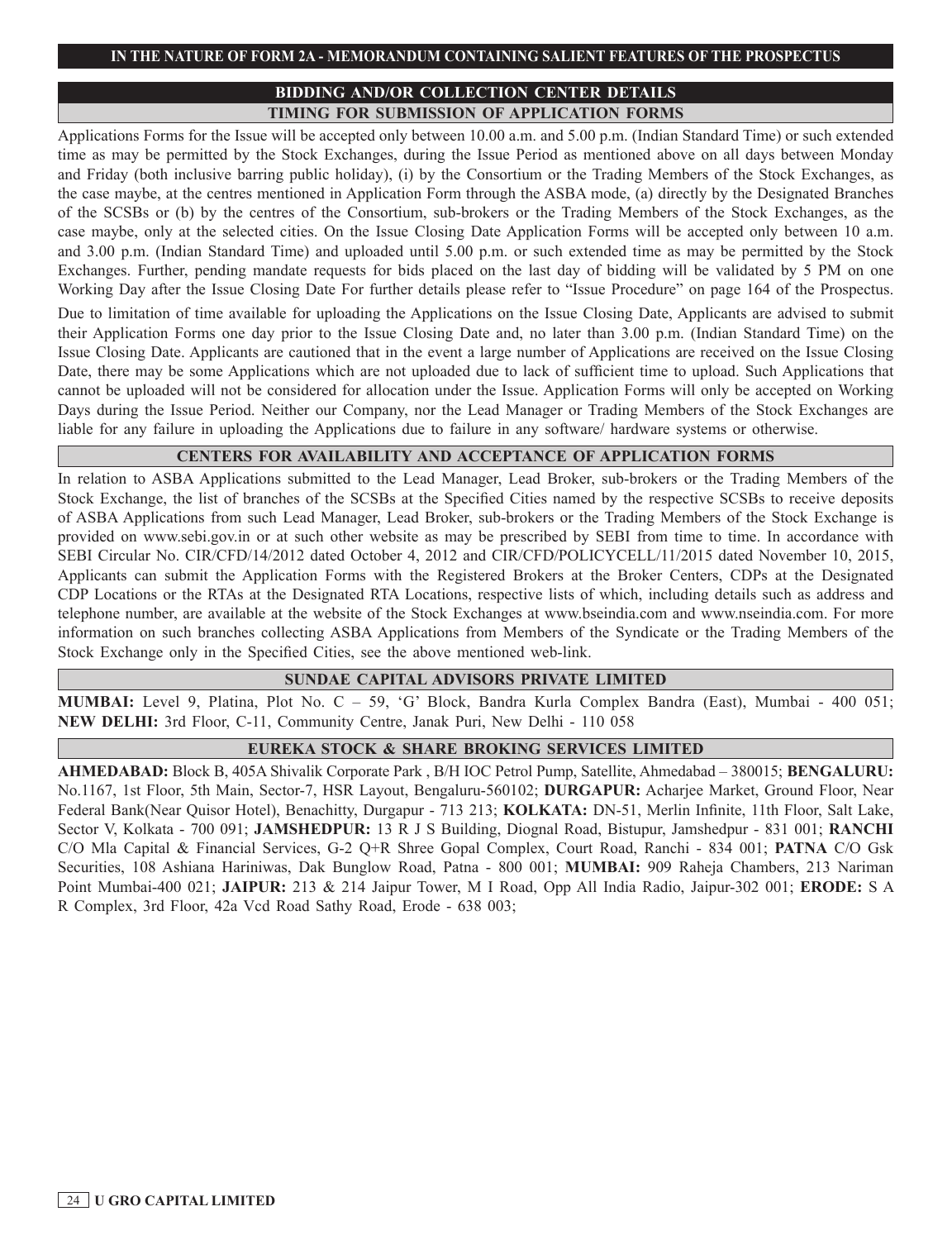#### **IN THE NATURE OF FORM 2A - MEMORANDUM CONTAINING SALIENT FEATURES OF THE PROSPECTUS IN THE NATURE OF FORM 2A - MEMORANDUM CONTAINING SALIENT FEATURES OF THE PROSPECTUS LIST OF SELF CERTIFIED SYNDICATE BANKS (SCSBs) UNDER THE ASBA PROCESS**

| Sr.<br>No.     | Name of the Bank             | <b>Controlling Branch &amp; Address</b>                                                                                                                                | <b>Contact Person</b>                                           | <b>Telephone Number</b>                                                       | <b>Fax Number</b> | Email                                                                                                             |
|----------------|------------------------------|------------------------------------------------------------------------------------------------------------------------------------------------------------------------|-----------------------------------------------------------------|-------------------------------------------------------------------------------|-------------------|-------------------------------------------------------------------------------------------------------------------|
| 1              | Axis Bank Ltd.               | Centralised Collections and Payment Hub (CCPH)<br>5th Floor, Gigaplex, Building No. 1, Plot No.I.T.5,<br>MIDC, Airoli Knowledge Park, Airoli, Navi Mumbai<br>$-400708$ | Mr. Sunil Fadtare Assitant<br>Vice President                    | 022-71315906, 9819803730                                                      | 022-71315994      | Sunil.fadtare@axisbank.com                                                                                        |
| $\mathfrak{2}$ | Allahabad Bank               | Allahabad Bank, Fort Branch, 37, Mumbai Samachar<br>Marg Mumbai, Maharashtra 400 023                                                                                   | Shri R Pradeep Kumar                                            | $(022) - 22623224$                                                            |                   | albasba@allahabadbank.in                                                                                          |
| 3              | Bandhan Bank Ltd             | DN 32, Salt Lake City, Sector V, Kolkata, 700091                                                                                                                       | Amit Khanna                                                     | 033-66090909, Ext: 3078                                                       |                   | asba.business@bandhanbank.com                                                                                     |
| $\overline{4}$ | Bank of Baroda               | Mumbai Main Office, 10/12 Mumbai Samachar Marg,<br>Fort, Mumbai-23                                                                                                     | Mr. Sonu A. Arekar                                              | 022-40468314, 40468307,                                                       | 022-22835236      | asba.fortap@bankofbaroda.com                                                                                      |
| 5              | Bank of Maharashtra          | Fort Branch, 1st Floor, Janmangal, 45/47, Mumbai<br>Samachar Marg, Mumbai - 400023                                                                                     | SHRI. V R Kshirsagar<br>(DGM)                                   | 022-22694160 22652595<br>22663947                                             | 022-22681296      | brmgr2@mahabank.co.in;<br>bom2@ mahabank.co.in                                                                    |
| 6              | <b>BNP</b> Paribas           | BNP Paribas House, 1, North Avenue, Maker<br>Maxity, Bandra Kurla Complex, Bandra (East),<br>Mumbai - 400051                                                           | Mr. Ashish. Chaturvedi,<br>Mr. Dipu SA, Ms Prathima<br>Madiwala | (022) 61964570 / 61964594<br>61964592                                         | (022) 61964595    | Ashish.chaturvedi@asia.<br>bnpparibas.comdipu.sa@asia.<br>bnpparibas.comprathima.<br>madiwala@asia.bnpparibas.com |
| $\tau$         | Barclays Bank PLC            | Barclays Bank PLC 601/603 Ceejay House, Shivsagar<br>Estate, Dr Annie Besant Road, Worli, Mumbai -<br>400018                                                           | Parul Parmar                                                    | +91-22 6719 6400/6575                                                         | +91-22 6719 6996  | Parul.parmar@barclays.com                                                                                         |
| 8              | Bank of India                | Phiroze Jeejeebhoy Tower, (New Stock Exchange<br>Bldg), P. J. Tower, Dalal Street, Fort, Mumbai<br>400 023.                                                            | Shri Navin Kumar Pathak,<br>Senior Manager                      | 022-22723631/1677<br>9619810717                                               | 022-22721782      | Stockexchange.Mumbai, south@bankofindia.<br>co.in                                                                 |
| 9              | CITI Bank                    | Citigroup Center, Plot No C-61, Bandra-Kurla<br>Complex, Bandra (E), Mumbai - 400 051                                                                                  | S Girish                                                        | 022-26535504, 98199 12248                                                     | 022-26535824      | s.girish@citi.com, asba.ops@<br>citi.com                                                                          |
| 10             | Central Bank of India        | Ground floor, Central Bank of India, Central Bank<br>Building, Fort, Mumbai 400001                                                                                     | Mr. Vineet Bansaj                                               | 022-22623148, 22623149                                                        | 022-22623150      | asba4082@centralbank.co.in                                                                                        |
| 11             | Canara Bank                  | Canara Bank, Capital Market Service Branch, 407, 4th<br>floor, Himalaya House 79, Mata Ramabai Ambedkar,<br>Marg, MUMBAI-400 001                                       | Mr. Arvind Namdev Pawar                                         | 022-22661618/22692973/<br>9769303555                                          | 022-22664140      | cb2422@canarabank.com,<br>mbdcomcity@canarabank.com,<br>hocmbd@canarabank.com                                     |
| 12             | City Union Bank Ltd.         | 48, Mahalakshmi St., T. Nagar, Chennai - 600 017.<br>Tamil Nadu.                                                                                                       | Sivaraman                                                       | 044 - 24340010, 24343517,<br>24346060, 24348586,<br>9380286558,<br>9382642081 | 044 - 24348586    | cub001@cityunionbank.com                                                                                          |
| 13             | DBS Bank Ltd.                | DBS Bank Ltd, Fort House, 221, Dr. D.N. Road,<br>Fort, Mumbai, 400 001                                                                                                 | Amol Natekar                                                    | +91 22 6613 1213                                                              | +91 22 6752 8470  | amolnatekar@dbs.com                                                                                               |
| 14             | Deutsche Bank                | Sidrah, 110, Swami Vivekananda Road, Khar (West),<br>Mumbai 400052                                                                                                     | Ms. Hetal Dholakia                                              | $(91)$ $(022)$ 6600 9428 $(91)$<br>$(022)$ 6600 9419                          |                   | hetal.dholakia@db.com,<br>manoj-s. naik@db.com;<br>nanette. daryanani@ db.com.                                    |
| 15             | Dhanlaxmi Bank Ltd           | Department of Demat Services, 3rd Floor ,DLB<br>Bhavan, Punkunnam, Thrissur - 680 002, Kerala.                                                                         | Ms .Lakhsmi                                                     | 04876627012 / 04876627074<br>Mob: 9746301024                                  |                   | lakshmi.v@dhanbank.co.in                                                                                          |
| 16             | GP Parsik Sahakari           | Sahakarmurti Gopinath Shivram Patil Bhavan, Parsik                                                                                                                     | Mr. Vijaykumar A.                                               | 022-25456641,                                                                 |                   | vaborgoankar163@gpparsikbank.net;                                                                                 |
|                | <b>Bank Limited</b>          | Nagar, Kalwa, Thane. 400605. Maharashtra.                                                                                                                              | Borgaonkar Manager                                              | 022-25456517,                                                                 |                   | pjsbasba@gpparsikbank.net;                                                                                        |
|                |                              |                                                                                                                                                                        | Treasury And Accounts                                           | 022-25456529                                                                  |                   |                                                                                                                   |
| 17             | HSBC Ltd.                    | 3rd Floor, PCM Dept. Umang, Plot CTS No. 1406-<br>A/28, Mindspace, Malad (West) Mumbai 400 064<br>(address of IPO Operations office)                                   | Mr Jagrut Joshi                                                 | (022) 67115485/ 9870403732                                                    | $(022)$ 66536005  | jagrutjoshi@hsbc.co.in                                                                                            |
| 18             | HDFC Bank Ltd.               | FIG - OPS Department HDFC Bank Ltd Lodha - I<br>Think Techno CampusO-3 Level Next to Kanjurmarg<br>Railway Station Kanjurmarg (East) Mumbai - 400042                   | Vincent Dsouza / Siddharth<br>Jadhav / Prasanna Uchil           | 022-30752929 / 2927 / 2928                                                    |                   | vincent.dsouza@hdfcbank.com,<br>siddharth.jadhav@hdfcbank.com,<br>prasanna.uchil@hdfcbank.com                     |
| 19             | ICICI Bank Ltd.              | ICICI BANK LIMITED, Capital Market Division, 1st<br>Floor, 122, Mistry Bhavan, Dinshaw Vachha Road,<br>Backbay Reclamation, Churchgate, Mumbai                         | Roshan Tellis                                                   | 022-22859874/803                                                              | 022-22611138      | roshan.tellis@icicibank.com                                                                                       |
| 20             | IDBI Bank Ltd.               | IDBI Bank Limited Central Processing Unit, Sarju<br>House, 3rd Floor, Plot No 7, Street No. 15, Andheri<br>MIDC, Andheri (E), Mumbai. Pin: 400093                      | Shri. Naveen Nischal HP<br>Shri Viral Barodia                   | 022-66700525 / 685                                                            |                   | hp.naveennischal@idbi.co.in /<br>barodia.viral@idbi.co.in                                                         |
| 21             | IndusInd Bank                | IndusInd Bank Ltd. Fort Branch Sonawalla Bldg,<br>Mumbai Samachar Marg, Fort, Mumbai 400001                                                                            | Yogesh Adke Dy. Vice<br>President                               | $022 - 66366589$ / 91<br>929833670809                                         | 022-22644834      | yogesh.adke@indusind.com                                                                                          |
| 22             | Indian Overseas Bank         | Mexxanine Floor, Cathedral Branch, 762 Anna Salai,<br>Chennai 600 002                                                                                                  | Mr. V. Srinivasan                                               | 044 - 28513616                                                                |                   | deposit@iobnet.co.in                                                                                              |
| 23             | Janata Sahakari Bank<br>Ltd. | N S D L Department Bharat Bhavan, 1360, Shukrawar<br>Peth, Pune -411002                                                                                                | Shri. Ajit Manohar<br>Sane+91 9960239391                        | +91 (20) 24431011 / 24431016<br>+91 9503058993                                | +91 (20) 24431014 | jsbnsdl@dataone.in                                                                                                |
| 24             | Karur Vysya Bank<br>Ltd.     | Demat Cell, Second Floor No 29, Rangan Street,<br>T Nagar, Chennai - 600 017                                                                                           | Maruthi<br>Kumar<br>Yenamandra                                  | 044-24340374                                                                  | 044-24340374      | maruthikumar@kvbmail.com,<br>kvbdp@kvbmail.com                                                                    |
| 25             | Karnataka Bank Ltd           | The Karnataka Bank Ltd Mangalore-H O<br>Complex Branch Mahaveera Circle Kankanady<br>Mangalore $-575002$                                                               | Ravindranath Baglodi<br>[Sr. Manager]                           | Ph: 0824-2228139 /140 /141                                                    | Fax: 0824-2228138 | mlr.hocomplex@ktkbank.com                                                                                         |